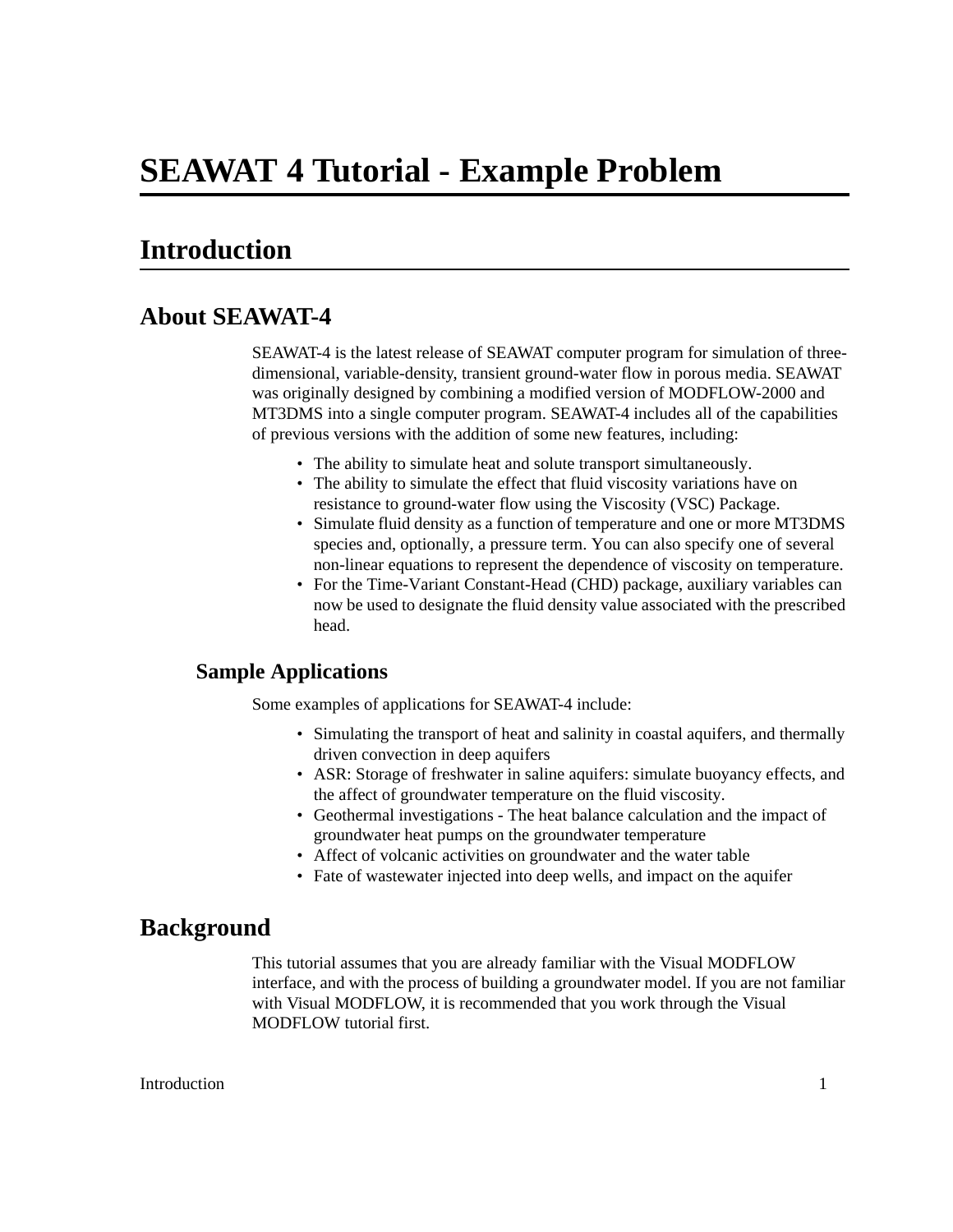This tutorial illustrates a common application for SEAWAT and is based on the Example Problem: Case 7 published in User's Guide to SEAWAT 4. Please note that output results may vary slightly from published results as this model has been scaled down to allow for shorter run times.

The problem consists of a two-dimensional cross section of a confined coastal aquifer initially saturated with relatively cold seawater at a temperature of 5°C. Warmer freshwater with a temperature of 25°C is injected into the coastal aquifer along the left boundary to represent flow from inland areas. The warmer freshwater flows to the right, where it discharges into a vertical ocean boundary. The ocean boundary is represented with hydrostatic conditions based on a fluid density calculated from seawater salinities at 5°C. No flow conditions are assigned to the top and bottom boundaries.

Reference: *Langevin, C.D. Thorne, D.T., Jr., Dausman, A.M., Sukop, M.C., and Guo, Weixing, 2008, SEAWAT Version 4: A Computer Program for Simulation of Multi-Species Solute and Heat Transport: U.S. Geological Survey Techniques and Methods Book 6, Chapter A22, 39 p.* 

### **Terms and Notations**

For the purposes of this tutorial, the following terms and notations will be used:

**Type:**- type in the given word or value

 $\Leftrightarrow$  - press the Tab key on your keyboard

**<Enter>** - press the Enter key on your keyboard

 $\mathcal{F}$  - click the left mouse button where indicated

 $\mathcal{F}$  - double-click the left mouse button where indicated

The **bold faced type** indicates menu or window items to click on or values to type in.

**[...]** - denotes a button to click on, either in a window, or in the side or bottom menu bars.

# **Opening the Visual MODFLOW Model**

For your convenience, part of the model has already been prepared for you. The Visual MODFLOW project file is located on your computer and can be opened by following the directions below.

A full version of the model following this step-by-step tutorial has already been created and is located on the FTP site. To download the full version of the model, please visit the following ftp address:

*ftp://ftp.flowpath.com/Software/VMOD/2010.1/Tutorials*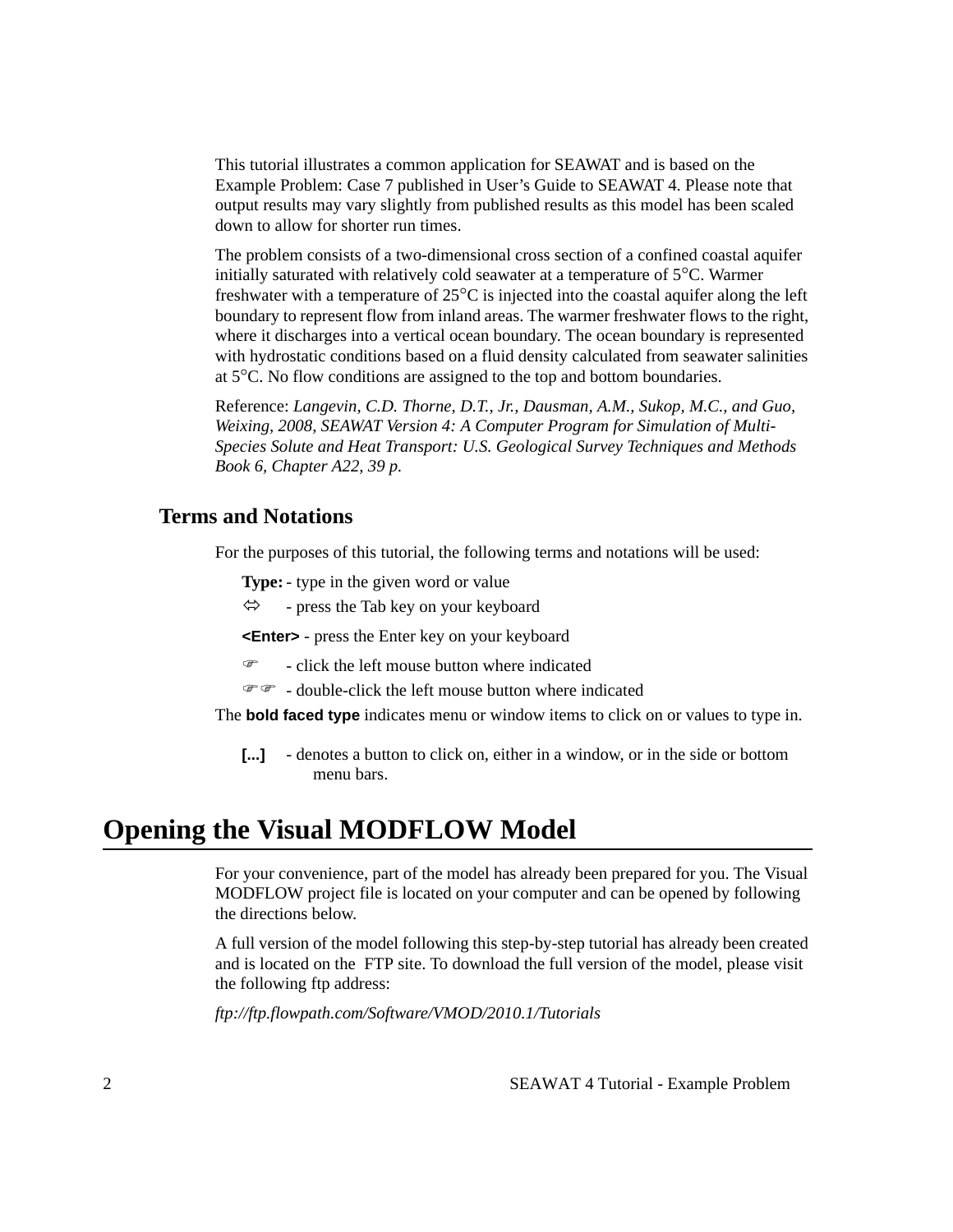**NOTE:** Some features described in this tutorial are only available in a Standard + SEAWAT, Pro or Premium version. If you are using a standard version of VMOD and wish to upgrade your software, please contact sales@waterloohydrogeologic.com

On your Windows desktop, you will see an icon for Visual MODFLOW.

)) Visual MODFLOW to start the program

To open the model:

```
) File (from the top menu bar)
```

```
) Open
```
An **Open Visual MODFLOW file** window will appear.

Navigate to the following directory on your computer:

*C:\My Documents\Visual MODFLOW\Tutorials\Seawat\_Heat* 

```
) Seawat4_Tutorial.vmf
```
) **Open** 

Next, you will take a quick look at some aspects of the model that have already been prepared for you. After that, we will create a new SEAWAT variant for simulating heat and salt transport.

# **Exploring the Model Grid and Properties**

In this section, you will explore some aspects of the model that have already been defined for you, such as the model grid and properties. This information can be viewed in the **Input** window,

) **Input** (from the Visual MODFLOW main menu)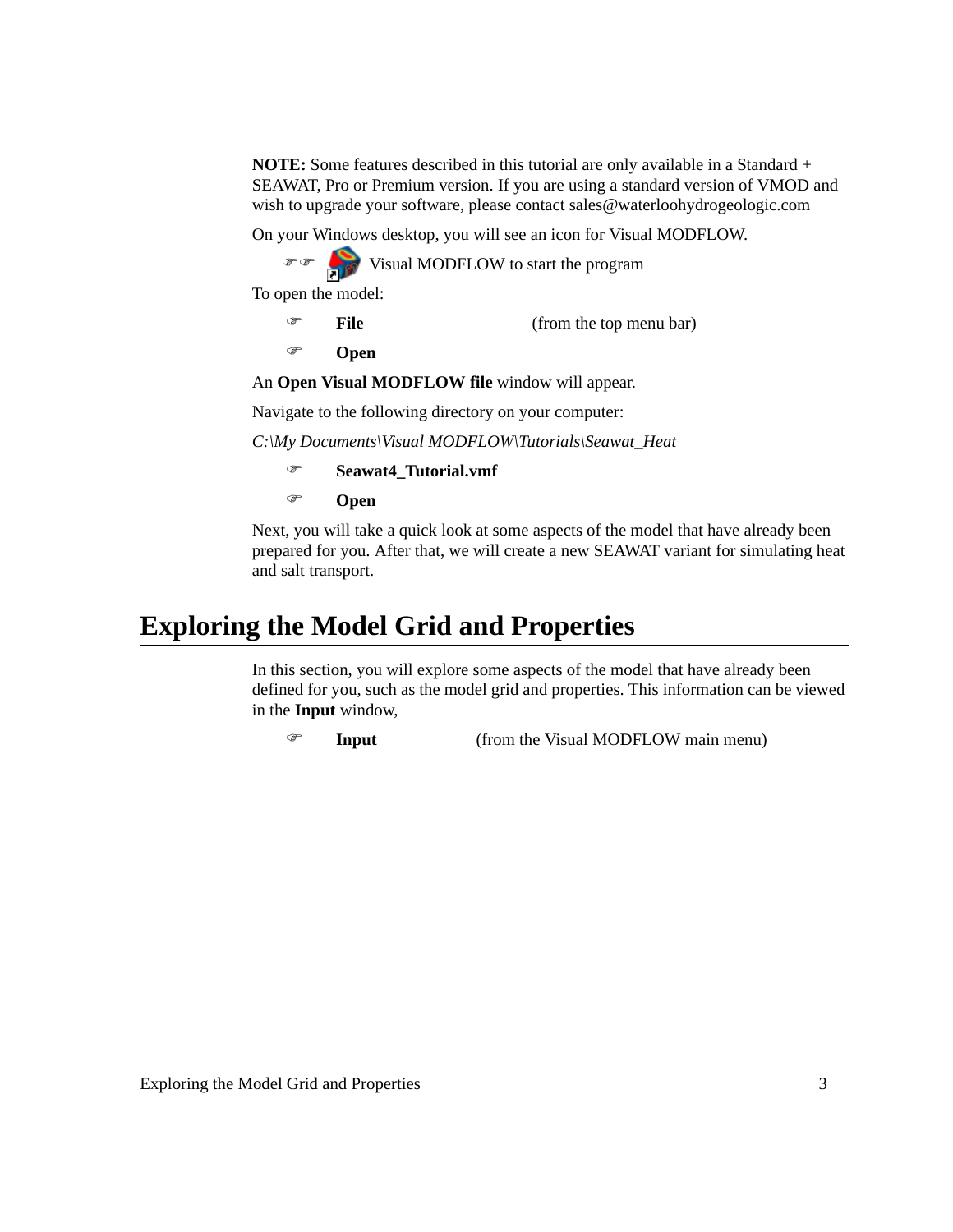

As mentioned in the description, the grid used in this model is 2-dimensional. The grid and cell dimensions are shown in the following table.

| <b>Input Parameter</b>   | Value           |
|--------------------------|-----------------|
| Number of Columns (NCOL) | 100             |
| Number of Rows (NROW)    |                 |
| Number of Layers (NLAY)  | 100             |
| $\Delta x$ (DELR)        | 10 <sub>m</sub> |
| $\Delta y$ (DELC)        | 1 <sub>m</sub>  |
| $\Delta z$ (DZ)          | 10 <sub>m</sub> |

Table 1: Model grid and cell dimensions

The current view is set to layer view (planar). To view the model grid from a cross section view,

) **View Row** (from the side menu )

On the grid,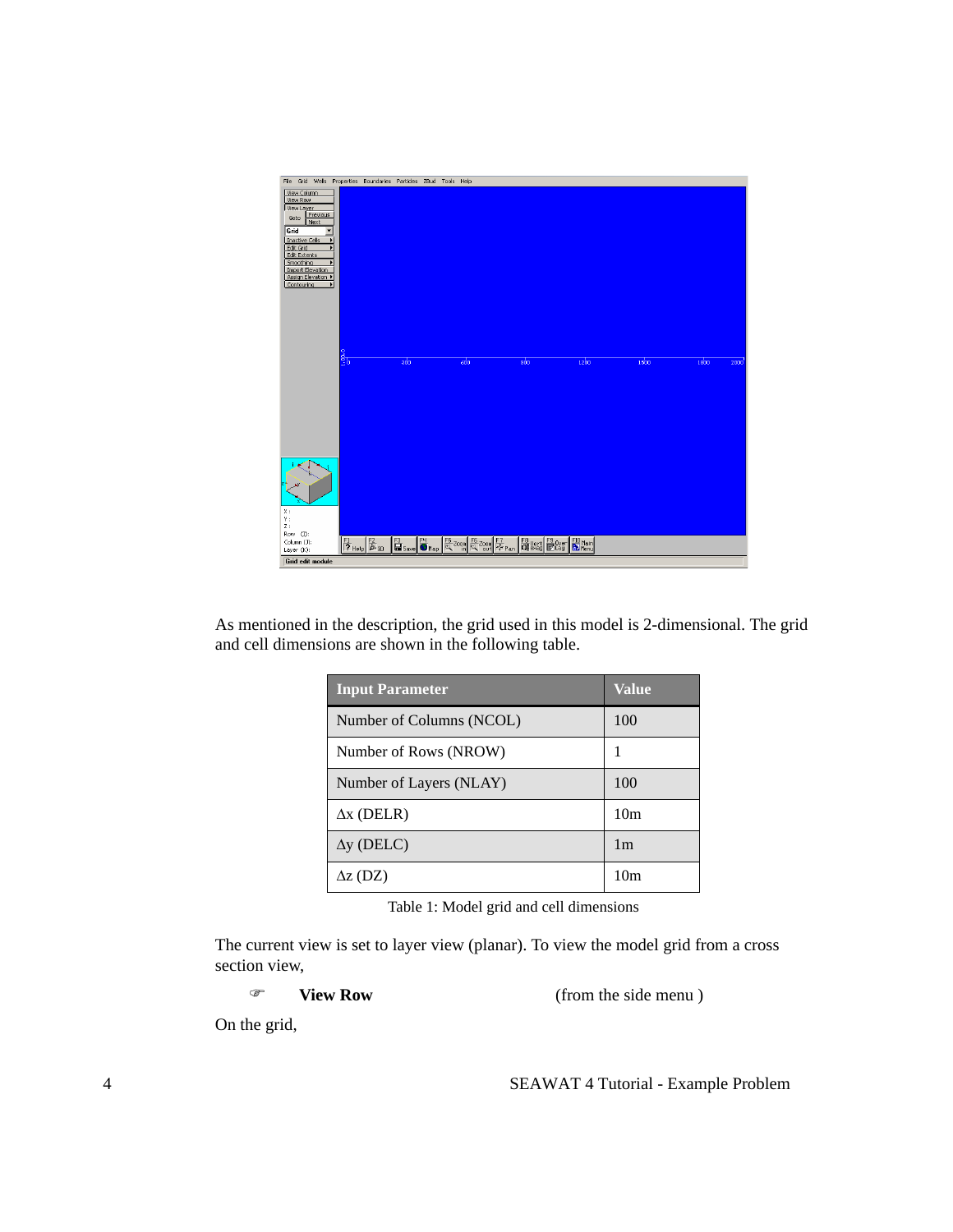) **Row 1** (the only row)

Due to the ratio of length to width of the model grid, you may need to zoom in on the model to successfully select the row.

Once selected, your view will look similar to the one shown in the image shown below.



Next, we will look at the assigned property values using the **Cell Inspector** tool.

- ) **Tools** (from the main menu)
- ) **Cell Inspector**

The **Cell Inspector** window will appear on your screen.

- ) **Options** ( tab )
- ) **Properties** node (expand this node)
- ) **Kx**
- ) **Ky**
- ) **Kz**
- ) **Specific Yield**
- ) **Specific Storage**
- ) **Effective Porosity**

The **Cell Inspector** window should look similar to the image below.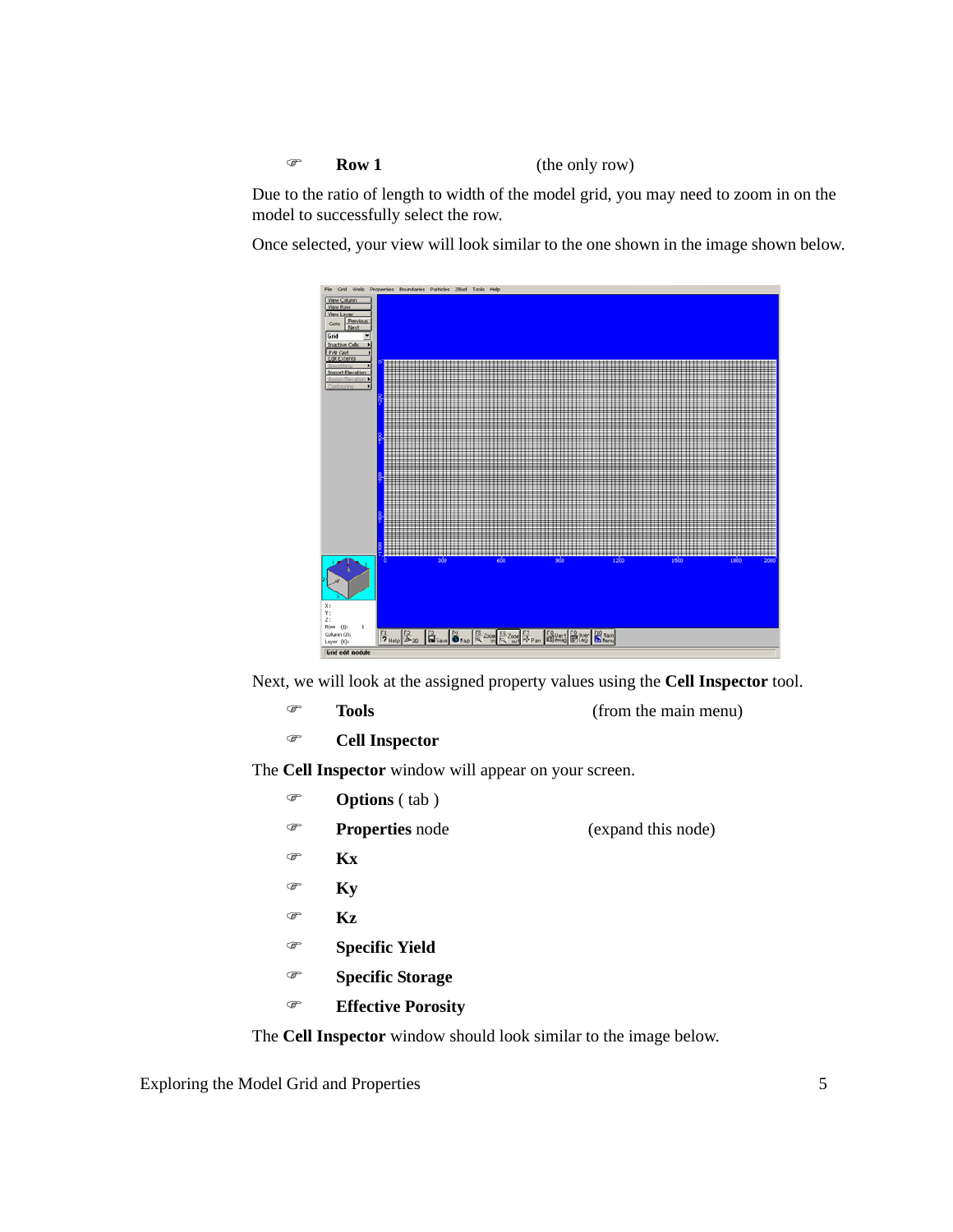) **Cell Values** ( tab )

While leaving the **Cell Inspector** window opened, move your mouse across the cells in the grid. You will see the assigned property values populate in the **Cell Inspector** window. Also, you will notice that all properties are uniform across the entire model grid. The values for each property are shown in the following table:

| <b>Property</b>           | <b>Value</b>      |
|---------------------------|-------------------|
| $K_{x}$                   | $10 \text{ m/d}$  |
| $K_{\rm v}$               | $10 \text{ m/d}$  |
| $K_{z}$                   | $0.1 \text{ m/d}$ |
| Specific Yield            | 1                 |
| Specific Storage          | $1e-051/m$        |
| <b>Effective Porosity</b> | 0.35              |

Table 2: Assigned property values

To close the **Cell Inspector**,

| ☞ |                  |
|---|------------------|
| ☞ | File > Main Menu |

(top-right corner of window)

(from the Input main menu)

The next section will guide you through the steps of setting up a SEAWAT flow engine including the creation of a transport variant that contains both salt and temperature species.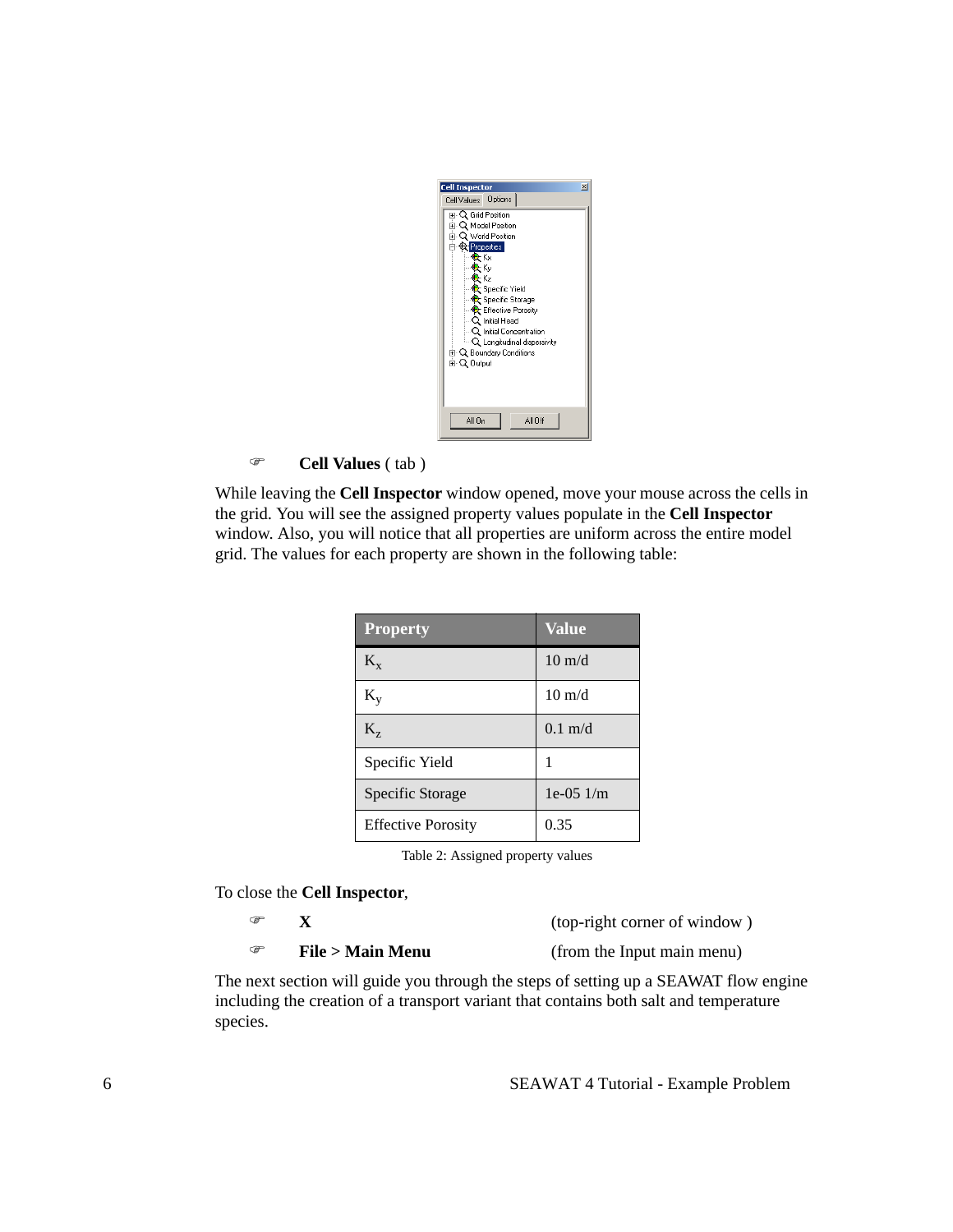# **Setting Up the SEAWAT Flow Engine**

To configure the SEAWAT flow engine,

) **Setup > Engines** (from the Visual MODFLOW main menu)

The **Edit Engines** dialog box will appear on your screen.

- ) **USGS SEAWAT**, from the flow engine drop down list box
- ) **Yes** (at the **Confirmation** message)
- ) **OK** (at the **Information** message)

| <b>Edit Engines</b><br>Time Options<br>Start Date: 21/01/2009<br>Run Type:<br>Transient Flow |                        | Steady-State Simulation Time:  1  | 12:00:00 AM<br>Start Time:<br>$\div$ | ×<br>[day] |
|----------------------------------------------------------------------------------------------|------------------------|-----------------------------------|--------------------------------------|------------|
| Flow Options                                                                                 |                        |                                   |                                      |            |
| Flow Engine: USGS SEAWAT                                                                     | ▼                      | Simulation Type: Groundwater flow |                                      |            |
| Compatible Transport Variant                                                                 |                        |                                   |                                      |            |
|                                                                                              | Transport Engine: NONE |                                   | Total Number of Species:             |            |
|                                                                                              | Sorption:              |                                   | Number of Mobile Species:            |            |
|                                                                                              | Reactions:             |                                   |                                      |            |
|                                                                                              | Reaction Parameters:   |                                   |                                      |            |
|                                                                                              | Description:           |                                   |                                      |            |
|                                                                                              |                        |                                   |                                      |            |
|                                                                                              |                        |                                   |                                      |            |
| Delete<br>Copy                                                                               | Edit<br>New.           |                                   |                                      |            |
|                                                                                              |                        |                                   | <b>OK</b><br>Cancel<br>Help          |            |

In order to support all of the available options for the multi-species reactive transport programs, Visual MODFLOW requires you to setup the initial conditions for the transport scenario (e.g. number of species, names of each species, initial concentrations, decay rates, partitioning coefficients, etc.). Each scenario is referred to as a **Transport Variant,** and you can have more than one variant for a given flow model.

To create a new **Transport Variant**,

) **New** button

The **Variant Parameters** dialog box will appear on your screen. Enter the following information into the available fields:

For the **Variant Title** field,

**type**: VAR002

For the **Description** field,

**type**: Simultaneous heat and salt transport example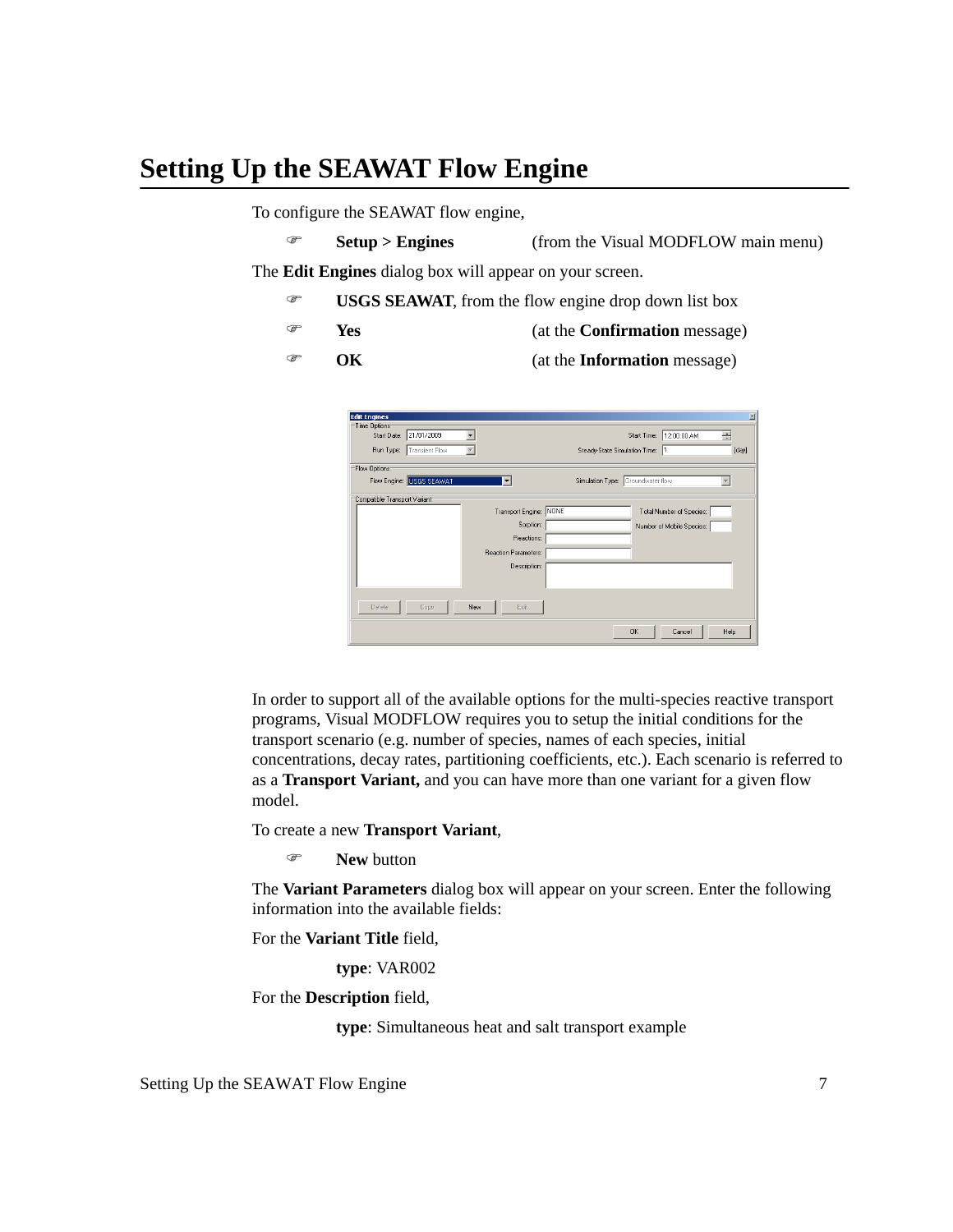For the **Sorption** drop down list box,

```
) Linear Isotherm (equilibrium-controlled)
```
For the **Reactions** drop down list,

) **No kinetic reactions** (leave as is)

The top half of the **Variant Parameters** dialog box show appear similar to the image below:

| <b>Variant Parameters</b> |                                                                       |  |                                        | × |
|---------------------------|-----------------------------------------------------------------------|--|----------------------------------------|---|
| Variant Title:            | VAR002                                                                |  | [Var002] Transport Engine: USGS SEAWAT |   |
| Description:              | Example                                                               |  |                                        |   |
| Sorption:                 | Linear isotherm [equilibrium-controlled]                              |  | Total Number of species:               |   |
| Reactions:                | No kinetic reactions                                                  |  | Number of mobile species:              |   |
|                           | Are the reaction parameters constant or spatially variable ? Constant |  |                                        |   |

Next, you will specify the appropriate parameters for the variant parameters. In the bottom half of the dialog, you will see that, by default, the Salt species already exists. However, in order to simulate heat transport simultaneously with solute (salt) transport, you need to add a **Temperature** species.

To add a **Temperature** species,

) **Temperature** button

| Designation | <b>Component Description</b> | Mobile | SCONC[mq/L] | [SP1[1/mg/L] | <b>DRHODC</b> | CREF[mg/L]            |
|-------------|------------------------------|--------|-------------|--------------|---------------|-----------------------|
| Salt        | Density controlling species  | yes    | 0           | 0            | 0             | 0                     |
| Temperature | Degrees Celsius              | no     | 0           | 0            | 0             | 0                     |
|             |                              |        |             |              |               |                       |
|             |                              |        |             |              |               |                       |
|             |                              |        |             |              |               |                       |
|             |                              |        |             |              |               | $\blacktriangleright$ |
| New Species | Delete Species               |        | Temperature |              |               |                       |

For both the Salt and Temperature species, you can now enter the appropriate parameter values.

For the Salt species (row 1) type the following parameter values into the appropriate fields under the **Species** or **Species Params** tab. **Note**: The **Species Params** tab contains descriptions of each parameter.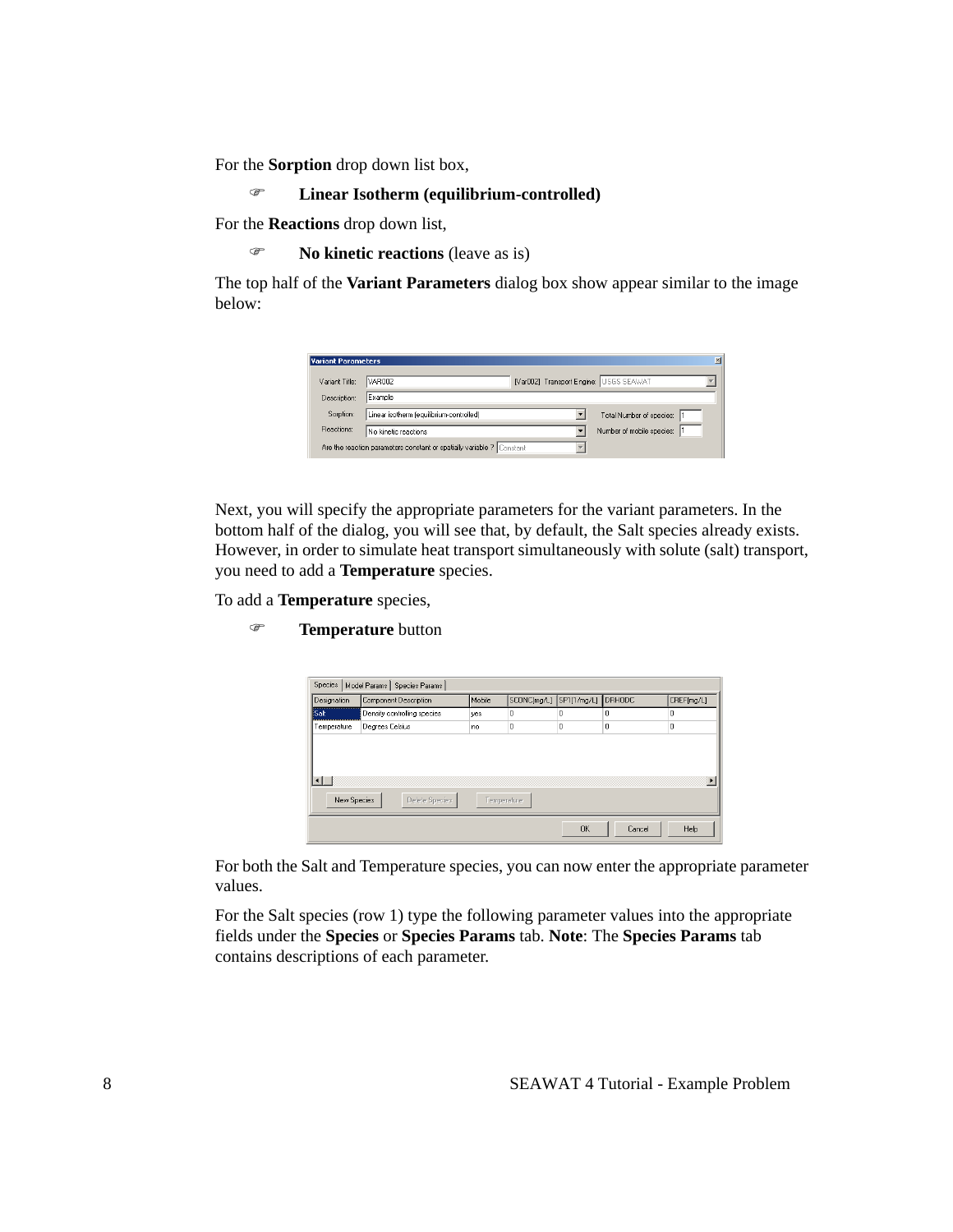| <b>Parameter</b>            | <b>Value</b>  |
|-----------------------------|---------------|
| $SCONC$ (mg/L)              | 35000         |
| SP1 (1/mg/L)                | $\mathbf{0}$  |
| <b>DRHODC</b>               | 0.7           |
| $CREF$ (mg/L)               | $\mathcal{O}$ |
| MDCOEF $(m^2/Day)$          | $1e-10$       |
| DMUDC (m <sup>2</sup> /Day) | $1.923e-6$    |

Table 3: Variant parameter values for salt species

Once these values have been entered, under the **Species** tab, set the **Temperature** species to mobile,

) **Yes**, under the **Mobile** column for the **Temperature** species.

For the **Temperature** species, type the following parameter values into the appropriate fields under the **Species** or **Species Params** tab.

| <b>Parameter</b>   | <b>Value</b> |
|--------------------|--------------|
| SCONC(mg/L)        | 5            |
| $SP1$ (1/mg/L)     | $2e-7$       |
| <b>DRHODC</b>      | $-0.375$     |
| $CREF$ (mg/L)      | 25           |
| MDCOEF $(m^2/Day)$ | 0.15         |
| DMUDC $(m^4$ Day)  | $\mathbf{0}$ |

Table 4: Variant parameter values for temperature.

The next step is to enter the appropriate model parameters.

#### ) **Model Param** tab

Visual MODFLOW provides typical values for various model parameters. In the corresponding fields, modify the following parameters according to the values in the table below: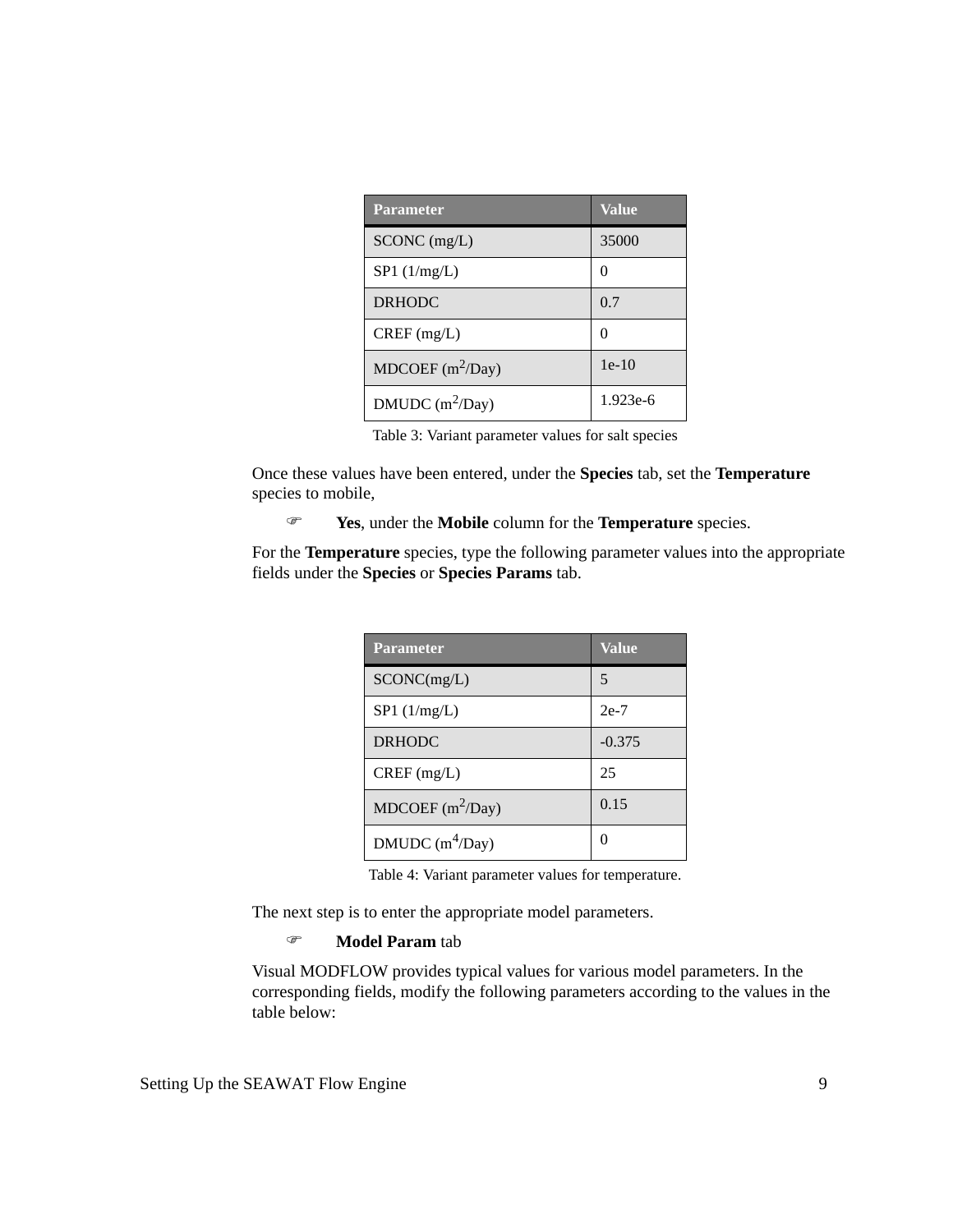| <b>Parameter</b>                              | Value            |
|-----------------------------------------------|------------------|
| RHOB (Bulk Density $(kg/m^3)$ )               | 1760             |
| <b>DENSEMIN</b> (Minimum Fluid Density)       | $\left( \right)$ |
| <b>DESNMAX</b> (Maximum Fluid Density)        | $\theta$         |
| <b>DENSESLP</b> (Density/Concentration Slope) | 0.7              |
| <b>VISCMIN</b> (Minimum Fluid Viscosity)      | $\theta$         |
| VISCMAX (Maximum Fluid Viscosity)             | $\Omega$         |

Table 5: Constant Variant Model Parameters

The default values for the remaining parameters are acceptable.

Now that all the parameters have been defined, we can create the variant.

- ) **OK** button
- ) **OK** button (at the **Edit Engines** window)

# **Editing Dispersion Properties**

- ) **Input** from the main menu
- ) **Properties** > **Dispersion**
- ) **Layer Options** from the side menu

The **Dispersion Package** window will appear on your screen.

In the empty field above the **Vert/Long Dispersivity** column,

type: 0.1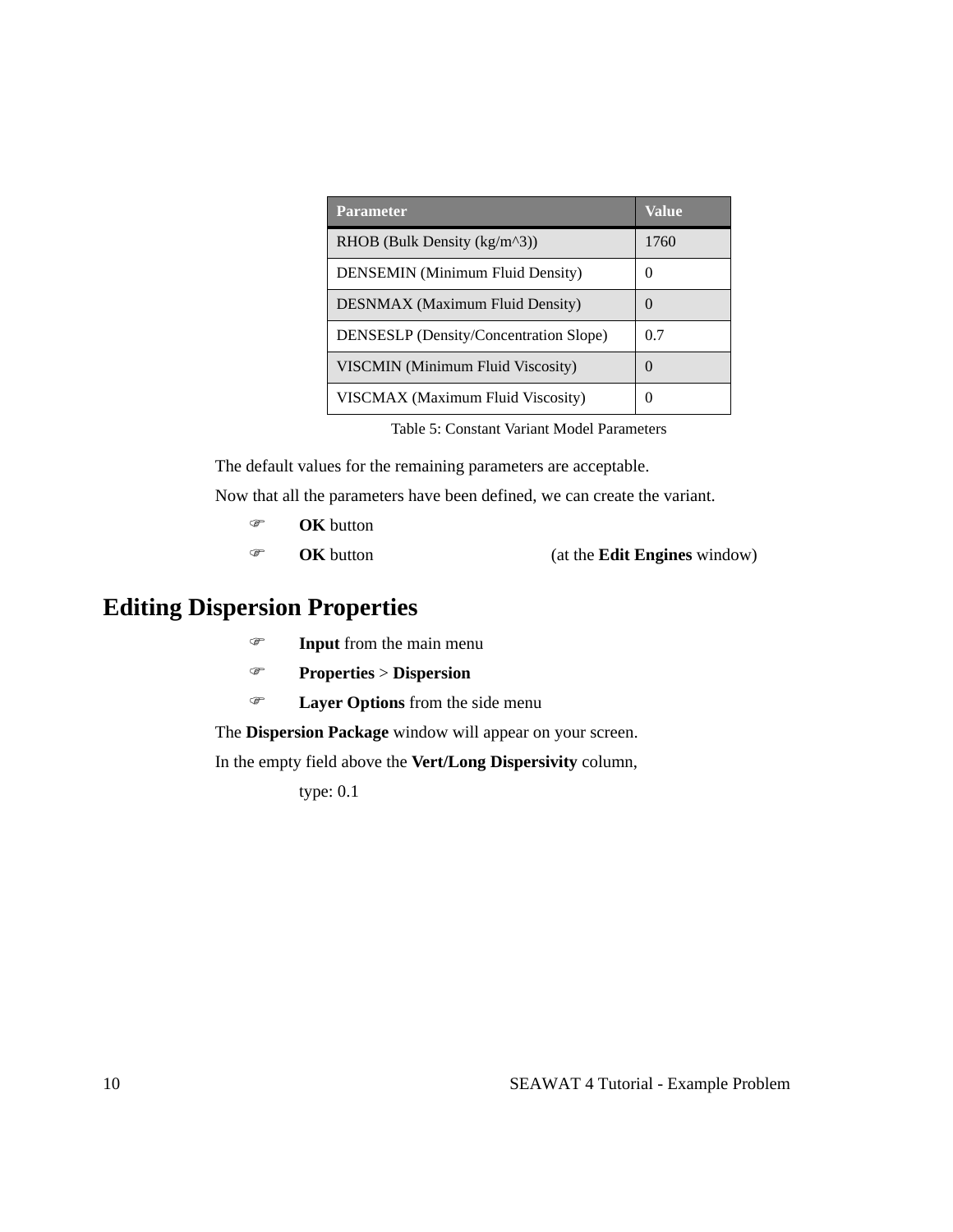| Dispersion Packar |           |                                                              |  |
|-------------------|-----------|--------------------------------------------------------------|--|
| Edit columns      |           | $\overline{0.1}$                                             |  |
| Laver #           |           | Horiz./Long. Vert./Long.<br>Dispersivity [-]Dispersivity [-] |  |
| 1                 | 0.1       | 0.1                                                          |  |
| $\overline{c}$    | 0.1       | 0.1                                                          |  |
| 3                 | 0.1       | 0.1                                                          |  |
| $\overline{4}$    | 0.1       | 0.1                                                          |  |
| 5                 | 0.1       | 0.1                                                          |  |
| 6                 | 0.1       | 01                                                           |  |
| 7                 | n 1       | 01                                                           |  |
| 8                 | 0.1       | 0.1                                                          |  |
| 9                 | 0.1       | 0.1                                                          |  |
| 10                | 0.1       | 0.1                                                          |  |
| 11                | 0.1       | 0.1                                                          |  |
| 12                | 0.1       | 0.1                                                          |  |
| 13                | 0.1       | 0.1                                                          |  |
| 14                | 0.1       | 0.1                                                          |  |
| 15                | 0.1       | 0.1                                                          |  |
| 16                | 0.1       | 0.1                                                          |  |
| 17                | 0.1       | 0.1                                                          |  |
| 18                | 0.1       | 0.1                                                          |  |
| 10                | 01        | n 1                                                          |  |
|                   | <b>OK</b> | Cancel                                                       |  |

- ) **OK** button
- 

) **Database** (from the side menu)

The **Dispersion** window will appear on your screen.

In the **DI(m)** field,

type: 1

| <b>Dispersion</b>                   |          |             | 凶                                            |
|-------------------------------------|----------|-------------|----------------------------------------------|
| $\pmb{\times}$<br>Zone              | DI[m]    | Active      | Distribution Array                           |
| ╗<br>₽<br>1                         |          | ⊽           |                                              |
|                                     |          |             |                                              |
|                                     |          |             |                                              |
|                                     |          |             |                                              |
|                                     |          |             |                                              |
|                                     |          |             |                                              |
|                                     |          |             |                                              |
|                                     |          |             |                                              |
|                                     |          |             |                                              |
|                                     |          |             |                                              |
|                                     |          |             |                                              |
|                                     |          |             |                                              |
|                                     |          |             |                                              |
|                                     |          |             |                                              |
|                                     |          |             |                                              |
| Longitudinal dispersivity Value = 1 |          |             |                                              |
|                                     |          |             |                                              |
|                                     |          |             | $\mathbf{v}$ $\mathbf{v}$<br>$\Delta$<br>I≄l |
|                                     |          |             |                                              |
| Reset Order                         | Clean Up | Standard << | 0K<br>Cancel                                 |
|                                     |          |             |                                              |

) **OK** button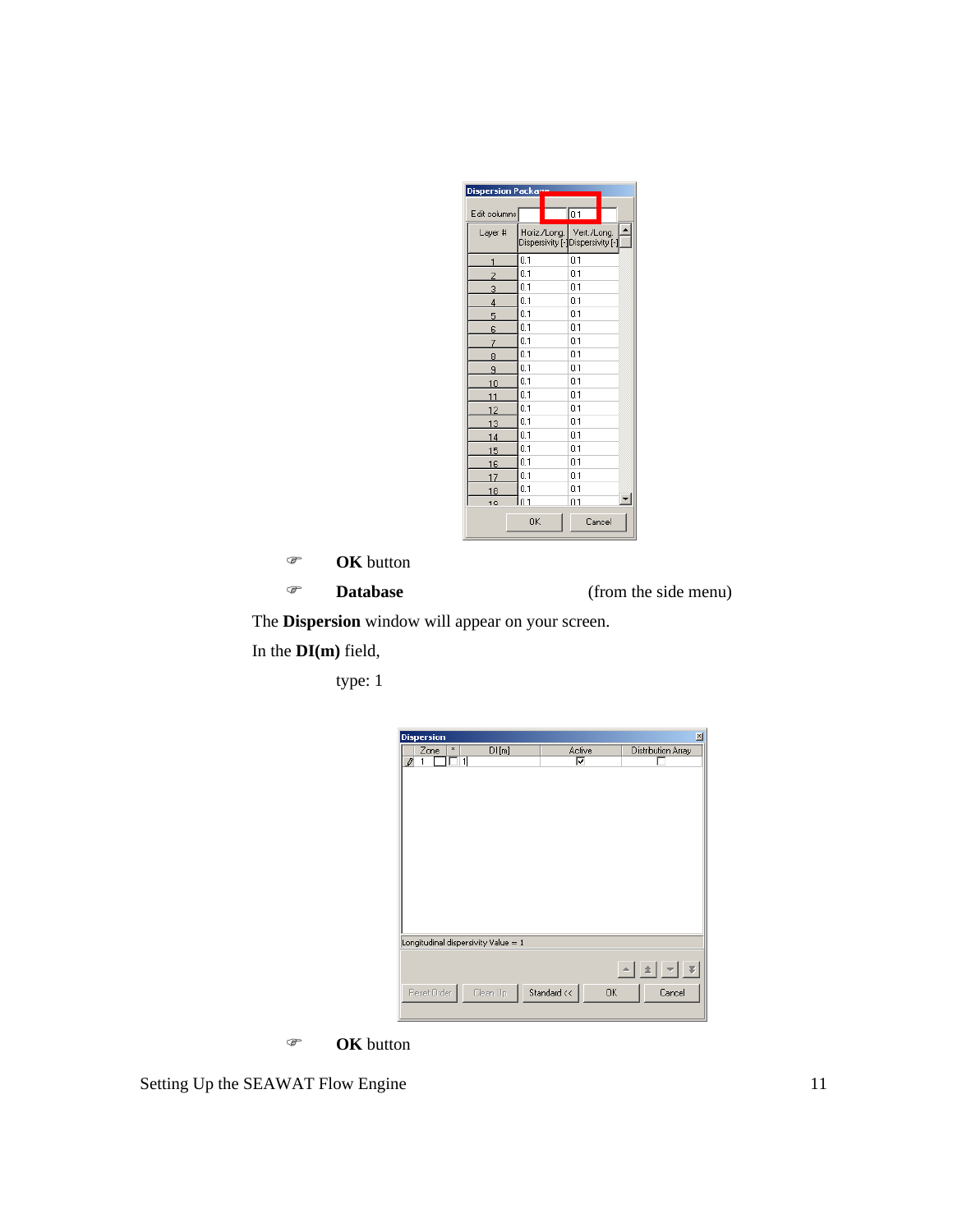## **Constant Concentration**

Along the right side of the grid, a constant concentration boundary is used to hold the temperature constant at 5 degrees, allowing for heat conduction to occur to or from the seawater boundary.

To create this boundary condition,

### ) **Boundaries** > **Constant Concentration**

) **Yes** (to save changes)

To make it easier to assign this boundary condition, you may want to zoom into the right boundary portion of the model grid. You can do this by using the **Zoom In** button located at the bottom toolbar.

The boundary condition will be assigned to all cells in column 99. Once this column is visible on your screen, proceed with the steps below.

- ) **Assign > Line** (from the side menu)
- ) Inside cell **Row 1 Column 99 Layer 1**
- ) (right-click) Inside cell **Row 1 Column 99 Layer 100**

After right-clicking, all the cells in column 99 will be colored blue and the following dialog will appear on your screen:

| <b>Assign Constant Concentration</b> |                     |             |                    |  |  |
|--------------------------------------|---------------------|-------------|--------------------|--|--|
| Zone #                               | 싂                   |             | New                |  |  |
| l1<br>Multiply values by:            |                     |             |                    |  |  |
|                                      | Copy schedule from: |             | ≑                  |  |  |
|                                      |                     |             |                    |  |  |
| <b>Start Time</b><br>[day]           | Stop Time<br>[day]  | Salt [mg/L] | Temperature<br>rci |  |  |
| $\overline{0}$                       | 200000              | N/A         | 5                  |  |  |

In the **Stop Time** field,

type: 200000

In the **Temperature** field,

type: 5

```
) OK button
```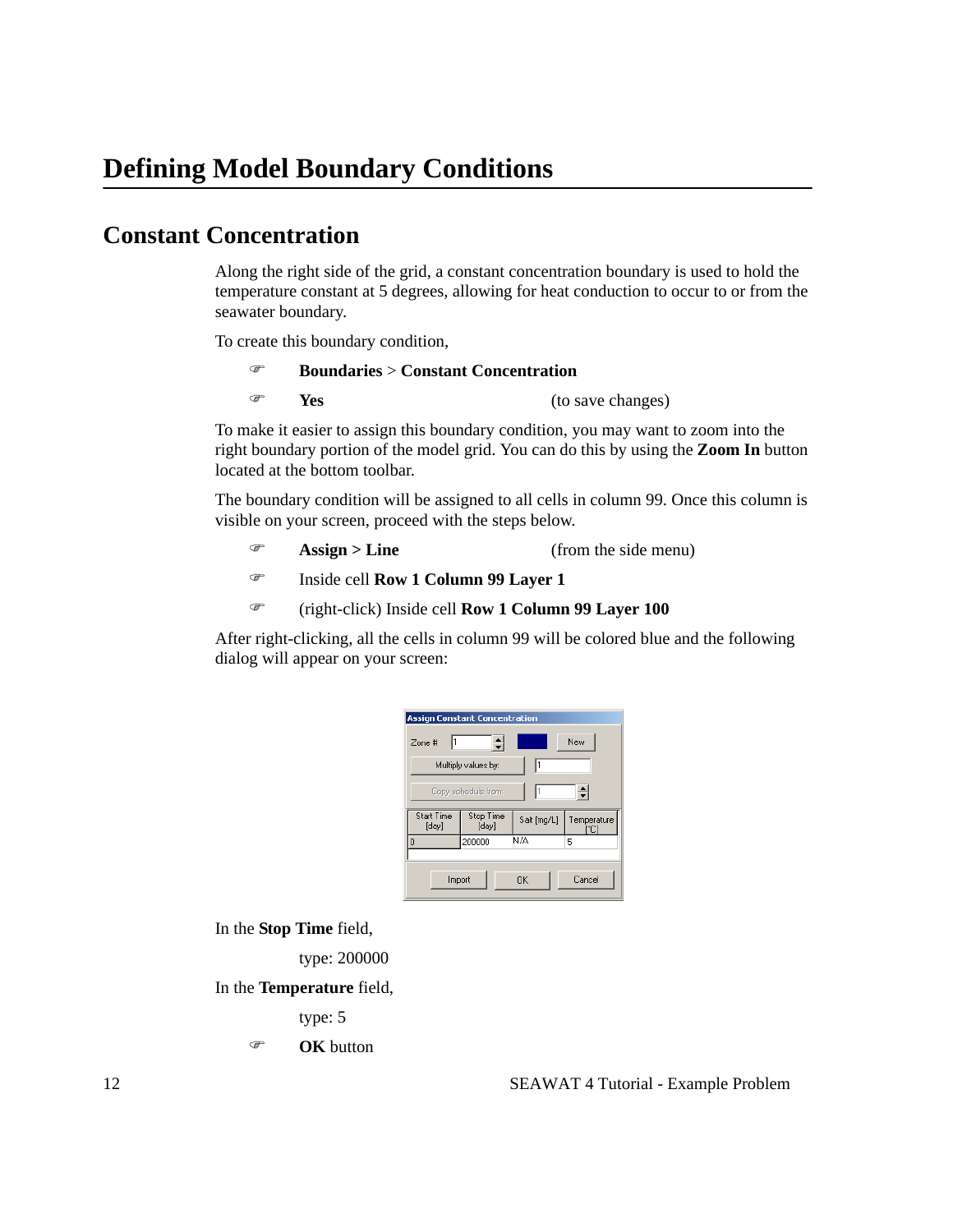### **Point Source**

The next step is to assign point source concentrations at both the left and right boundaries. However, because point source concentrations must be associated with a flow boundary, you must assign the appropriate flow boundaries first.

On the left boundary, the well package is used to define an inflow of water from the boundary. For your convenience, the well boundary has already been assigned for you. To view the well boundary, follow the steps below.

If you are currently zoomed in,

#### ) **Zoom Out** (located at the bottom tool bar )

When you see the full grid on your screen,

) **Wells > Pumping**, from the menu bar.

) **Yes** (at the **Save** message)

At the left boundary, you will see that a well boundary condition has been defined.

From the left side bar,

) **Database** button

The **Edit Well** window will appear on your screen. Here you can see for PW001 a pumping rate (injection) of 10  $\text{m}^3/\text{d}$  has been assigned to the entire column, resulting in a rate  $0.1 \text{ m}^3/\text{day}$  at each individual cell.

### ) **OK** (to close the **Edit Well** window.)

Along the right boundary, we will assign a **Constant Head** flow boundary condition.

To make it easier to assign this boundary condition, you may want to zoom into the right boundary portion of the model grid. You can do this by using the **Zoom In** button located at the bottom toolbar.

The boundary condition will be assigned to all cells in column 100. Once this column is visible on your screen, proceed with the steps below.

| Œ | <b>Boundaries &gt; Constant Head</b> | (from the menu bar)      |
|---|--------------------------------------|--------------------------|
| Œ | $\text{Assign} > \text{Line}$        | (from the side menu bar) |
|   |                                      |                          |

- ) Inside cell **Row 1 Column 100 Layer 1**
- ) Inside cell **Row 1 Column 100 Layer 100**
- ) Right-click in cell **Row 1 Column 100 Layer 100**

Upon right-clicking, all cells in column 100 will be colored pink, and the following dialog box will appear on your screen.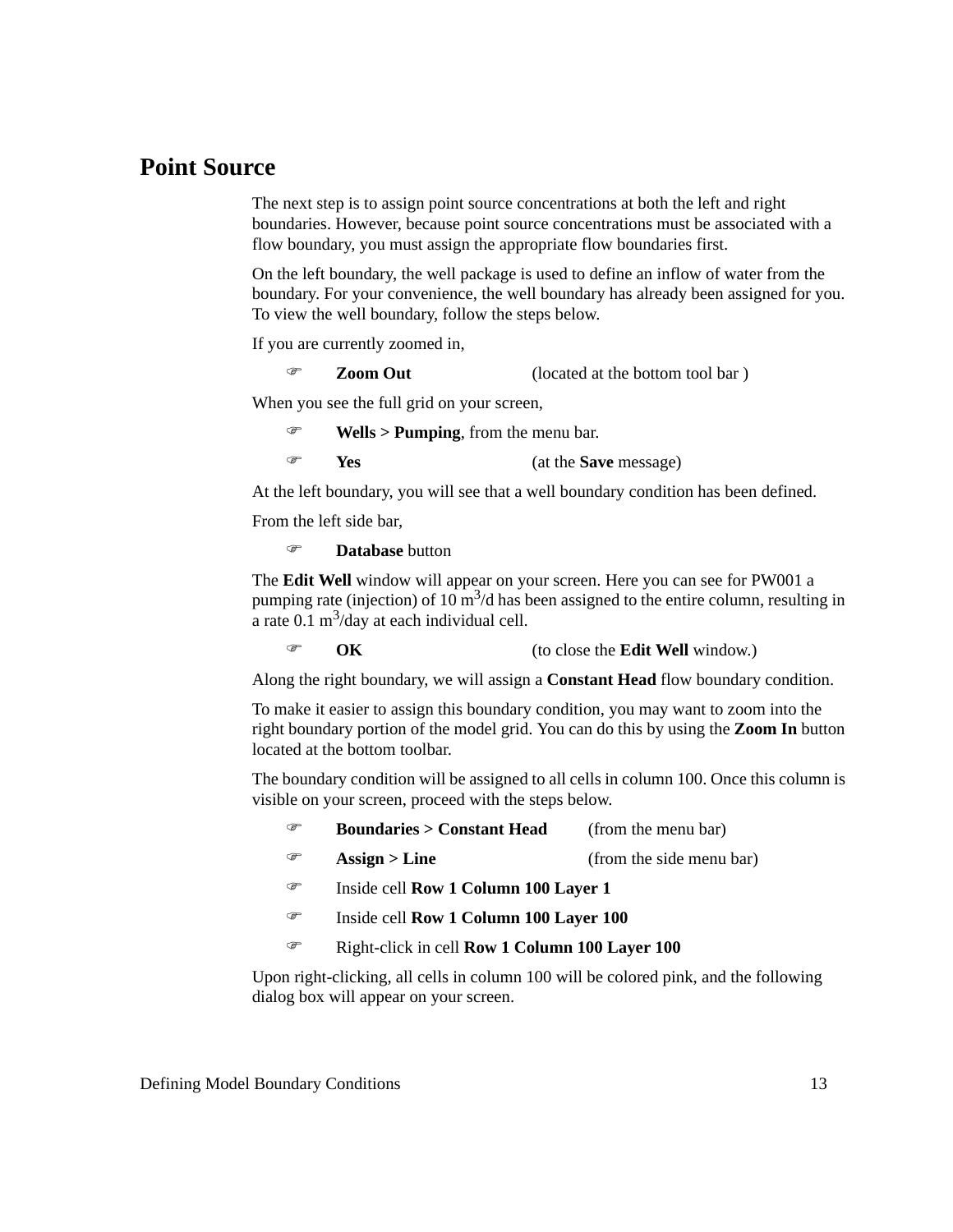| Constant-Head - [Assign Line]<br>File Help |                                 |                        |                            |                 |                  |                         | 凶 |
|--------------------------------------------|---------------------------------|------------------------|----------------------------|-----------------|------------------|-------------------------|---|
| Description: Constant-Head(0)              |                                 |                        | <b>IGG</b><br>$\mathbf{r}$ |                 |                  |                         |   |
| Assign to appropriate layer                |                                 |                        |                            |                 |                  |                         |   |
| Linear gradient<br>г                       |                                 |                        |                            |                 |                  |                         |   |
|                                            | Edit selected row(s) or column: |                        |                            |                 |                  | $\overline{\vee}$       |   |
| Start Time [day]                           | Stop Time [day]                 | Start Time Head<br>[m] | Stop Time Head<br>[m]      | Density Options | Density [kg/m^3] | Active                  |   |
| $\sqrt{0}$                                 | 400000                          | 0                      | 0                          | $\bullet$       |                  | $\overline{\mathbf{v}}$ |   |
|                                            |                                 |                        |                            |                 |                  |                         |   |
|                                            |                                 |                        |                            |                 |                  |                         |   |
|                                            |                                 |                        |                            |                 | <b>OK</b>        | Cancel                  |   |

In the **Stop Time (day**) field,

type: 200000

#### In the **Start Time Head** field,

type: 0

### In the **Stop Time Head** field,

type: 0

In the **Density Options** drop down list box,

<sup>T</sup> No Conversion

In the **Density** field,

type: 0

) **OK** (to close the dialog box)

Now that the flow conditions have been assigned at each boundary, you can now proceed to define the point source boundary conditions. We will start at the right boundary, as you should already be zoomed into that portion of the model grid.

To assign a point source boundary condition,

| ☞ | <b>Boundaries &gt; Point Source</b> (from the menu bar) |                               |  |  |
|---|---------------------------------------------------------|-------------------------------|--|--|
| ☞ | Yes.                                                    | (at the Save warning message) |  |  |
| ☞ | $\text{Assign} > \text{Single}$                         | (from the side bar menu)      |  |  |

The following dialog box will appear on your screen: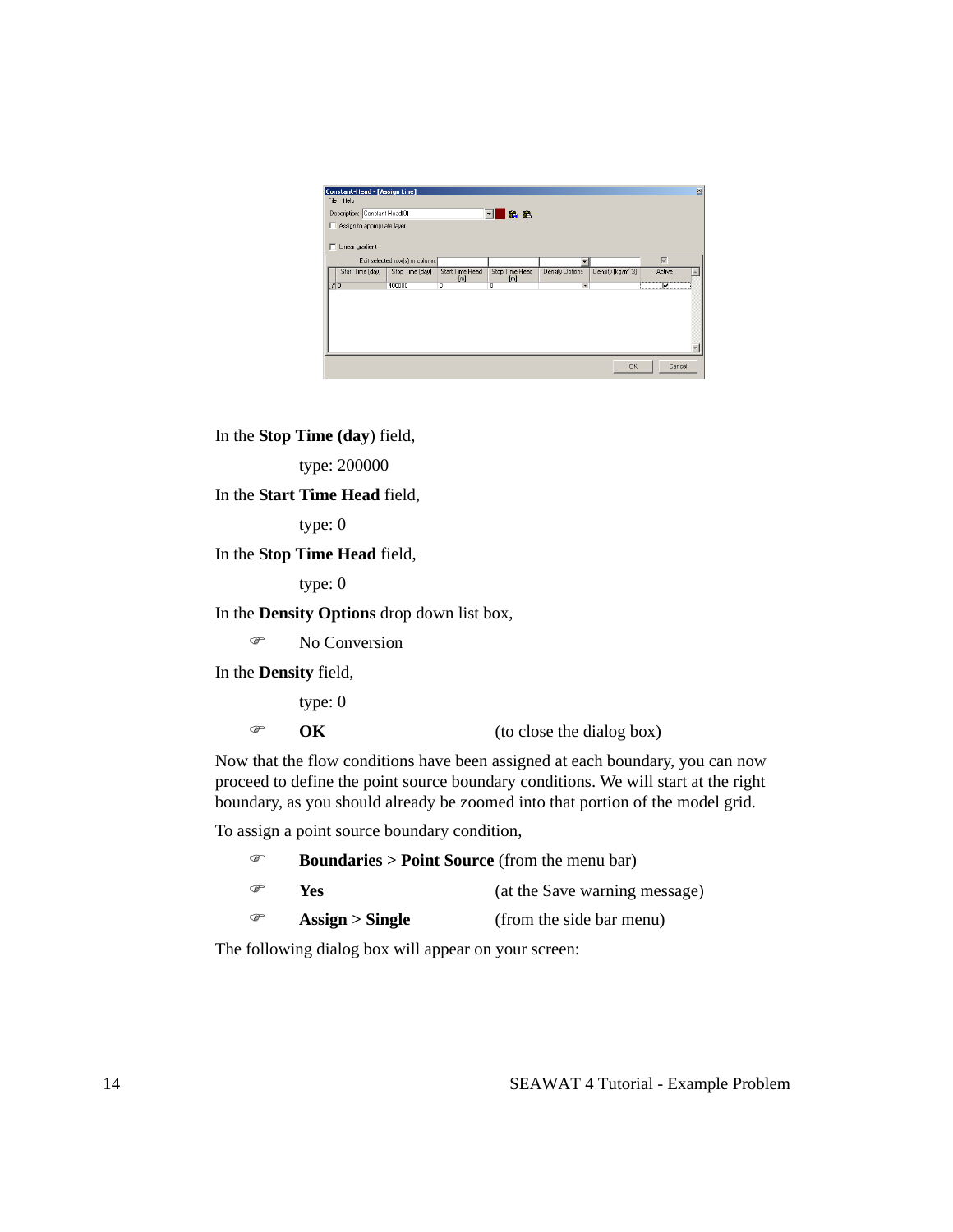| <b>Assign Point Source</b><br>Code #: 1        |                                  |              |                  |  |  |  |  |
|------------------------------------------------|----------------------------------|--------------|------------------|--|--|--|--|
| Time Schedule <sup>®</sup><br>C Copy from flow |                                  | C Define new |                  |  |  |  |  |
| Start Time [day]                               | Stop Time [day]                  | Salt [mg/L]  | Temperature [°C] |  |  |  |  |
|                                                | 35000<br>200000<br>$\Omega$<br>0 |              |                  |  |  |  |  |
|                                                |                                  |              |                  |  |  |  |  |

With the dialog still opened,

) Each cell in **Column 100**

You will notice that when a cell is clicked, the color of the cell turns pink. Once every cell in column 1 has been selected (colored pink),

type: **35000,** in the **Salt** field of the **Assign Point Source** dialog box

) **OK**, in the **Point Source** dialog box.

Next, we will assign a point source boundary condition to the left boundary.

```
) Zoom Out (from the bottom toolbar. )
```
To make it easier to assign this boundary condition, you may want to zoom into the left boundary portion of the model grid. You can do this by using the **Zoom In** button located at the bottom toolbar.

The boundary condition will be assigned to all cells in column 1. Once this column is completely visible on your screen, proceed with the steps below.

| ☞ | <b>Boundaries &gt; Point Source</b> (from the menu bar) |                                      |  |
|---|---------------------------------------------------------|--------------------------------------|--|
| ☞ | Yes                                                     | (at the <b>Save</b> warning message) |  |

) **Assign > Single** (from the side bar menu)

The following dialog box will appear on your screen:

|                 | C Define new               |                  |
|-----------------|----------------------------|------------------|
| Stop Time [day] | Salt [mg/L]                | Temperature [°C] |
| 200000          | 0                          | 25               |
|                 |                            |                  |
|                 |                            |                  |
|                 | <b>Assign Point Source</b> |                  |

With the dialog still opened,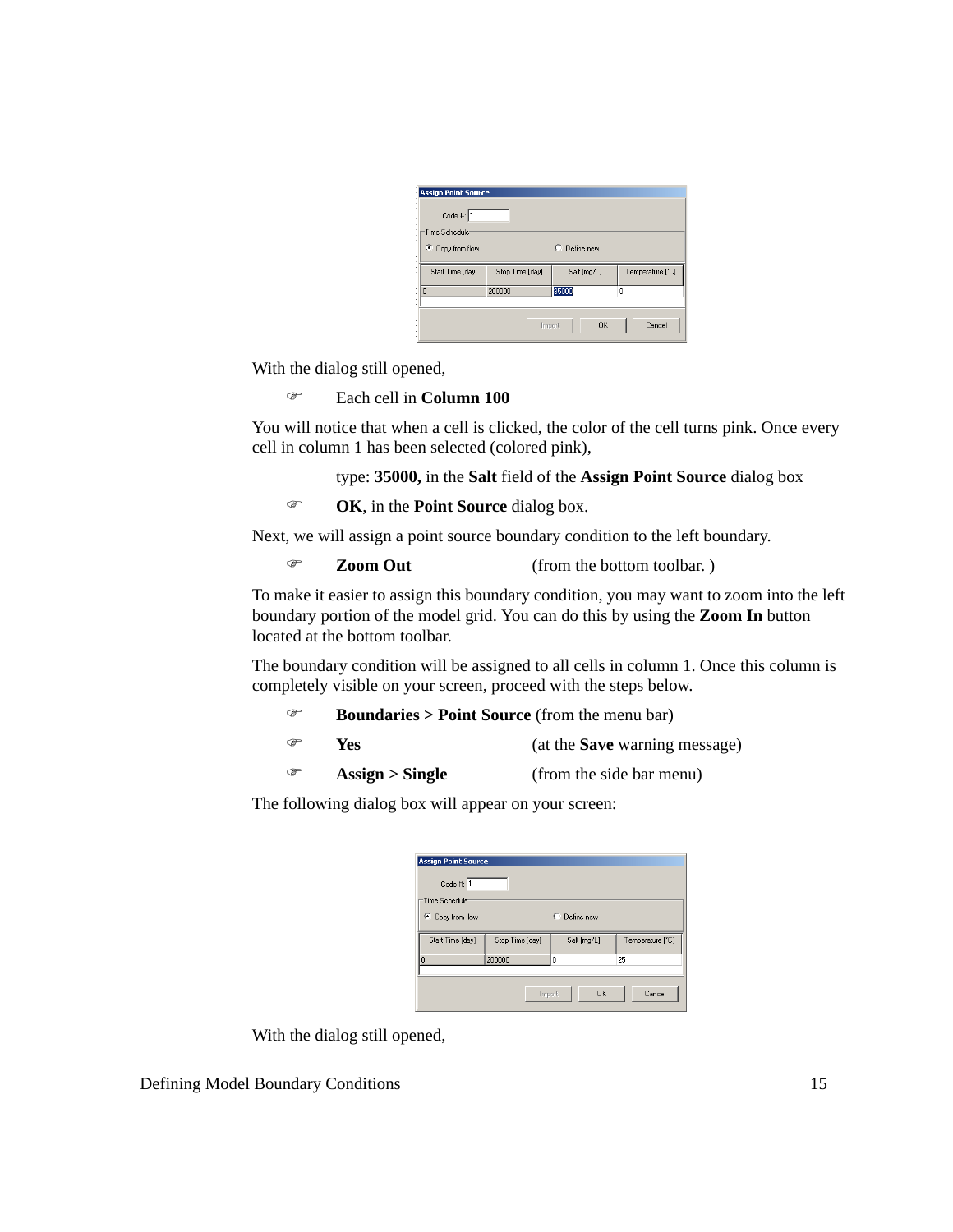) Each cell in **Column 1**

You will notice that when a cell is clicked, the color of the cell will turn pink. Once every cell in column 200 has been clicked (colored pink),

type: **25**, in the **Temperature** field of the **Assign Point Source** dialog box.

) **OK**, in the **Point Source** dialog box.

# **Defining Simulation Run Settings**

Now that the grid, properties and boundaries have been defined, you can proceed to translate and run the SEAWAT model. However, first you must configure the appropriate simulation settings.

- ) **File >Main Menu**
- ) **Run** (from the Visual MODFLOW main menu bar)
- ) **SEAWAT** > **Simulation Scenario**

## **VDF Settings**

First you will define the settings for the **Variable Density Flow (VDF)** package.

| C Calculate density from salt only<br>C Calculate density from multiple species<br>C Uncoupled simulation using pre-calculated density (Mode D)                                                                                                    | Explicitly coupled VDF and IMT (Mode E)<br>C Implicitly coupled VDF and IMT (Mode E)                                  |  |  |  |
|----------------------------------------------------------------------------------------------------------------------------------------------------------------------------------------------------------------------------------------------------|-----------------------------------------------------------------------------------------------------------------------|--|--|--|
| Density specification (IDENSE):<br>C Use reference density<br>C Density from concentration UCN file                                                                                                                                                | Maximum number of implicitly coupling iterations for VDF and IMT<br>20<br>Fluid density convergence criterion<br>1e-4 |  |  |  |
| [Kg/m <sup>x</sup> 3]   Use convergence criterion [NSWTCF<br>$\cdots$<br>Internodal density calculation algorithm [MFNADVFD]<br>C Central-in-space algorithm<br>C Upstream-weighted algorithm<br>Variable density water table correction [IWTABLE] |                                                                                                                       |  |  |  |
| C Applied                                                                                                                                                                                                                                          |                                                                                                                       |  |  |  |
| C Not applied                                                                                                                                                                                                                                      |                                                                                                                       |  |  |  |

For the VDF Package, most of the default values are acceptable, except for the following:

Under **Density** Scenario,

) **Calculate density from multiple species** option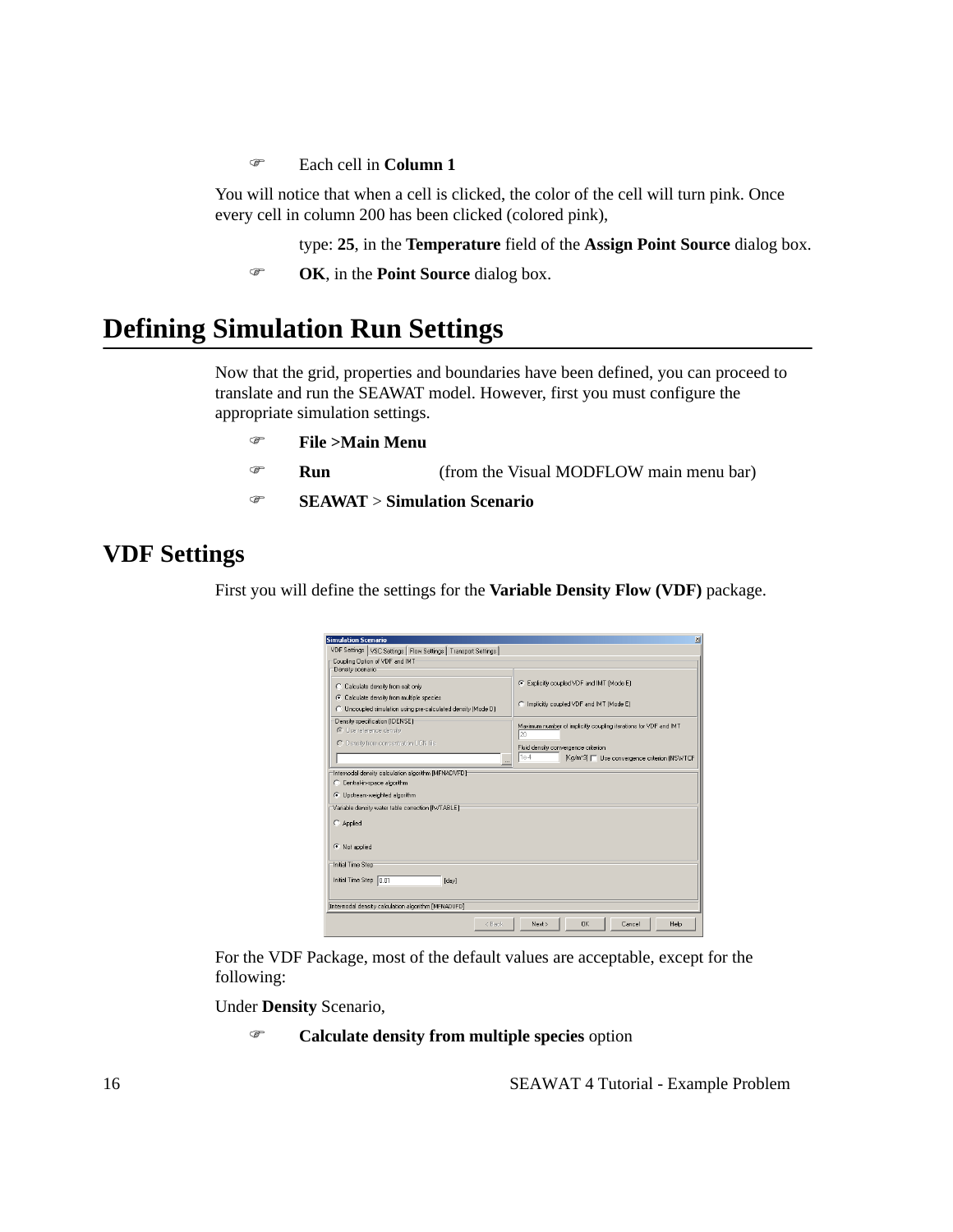Selecting this option will ensure that both temperature and salinity are included when calculating density values.

Under **Internodal density calculation algorithm [MFNADVFD]**,

) **Upstream-weighted algorithm** option

Under **Initial Time Step**,

type: 0.01

) **VSC Settings** tab

### **VSC Settings**

The **VSC Setting**s tab contains various options for the **Viscosity (VSC)** package.

| <b>Simulation Scenario</b><br>$\vert x \vert$                                                                                             |
|-------------------------------------------------------------------------------------------------------------------------------------------|
| VDF Settings VSC Settings   Flow Settings   Transport Settings                                                                            |
| Viscosity Options[MT3DMUFLG]                                                                                                              |
| C Calcualte viscosity from single (salt only) species, no temperature dependence                                                          |
| C Calcualte viscosity from temperature and multiple species                                                                               |
| C Use specified viscosity distribution                                                                                                    |
| Viscosity Temperature Dependence Options [MUTEMPOPT]:                                                                                     |
| C Simple linear relation                                                                                                                  |
| C Voss[1984] parametrization                                                                                                              |
| C Pawlowski[1991] parametrization                                                                                                         |
| C Guo and Zhao (2005) parametrization (not applicable for water)                                                                          |
| Specified Viscosity Options (INVISC)                                                                                                      |
| C Values for the viscosity will be set to VISCREF for 1-st stress period. For the next period viscosity will be reused from the previous. |
| C Read specified viscosity from UCN file                                                                                                  |
| C Read concentration from UCN file and convert to viscosity using linear expression                                                       |
| Viscosity UEN file name                                                                                                                   |
| Concentration UCN file name.                                                                                                              |
|                                                                                                                                           |
|                                                                                                                                           |
|                                                                                                                                           |
| < Back<br>QK<br>Next ><br>Cancel<br>Help                                                                                                  |

Under **Viscosity Option [MT3DMUFLG]**,

### ) **Calculate viscosity from temperature and multiple species**

When this option is selected, you can select from various parametrization options for calculating the temperature term in the viscosity equation. In this case, we will retain the default setting, **Voss (1984) Parametrization**.

) **Flow Settings** tab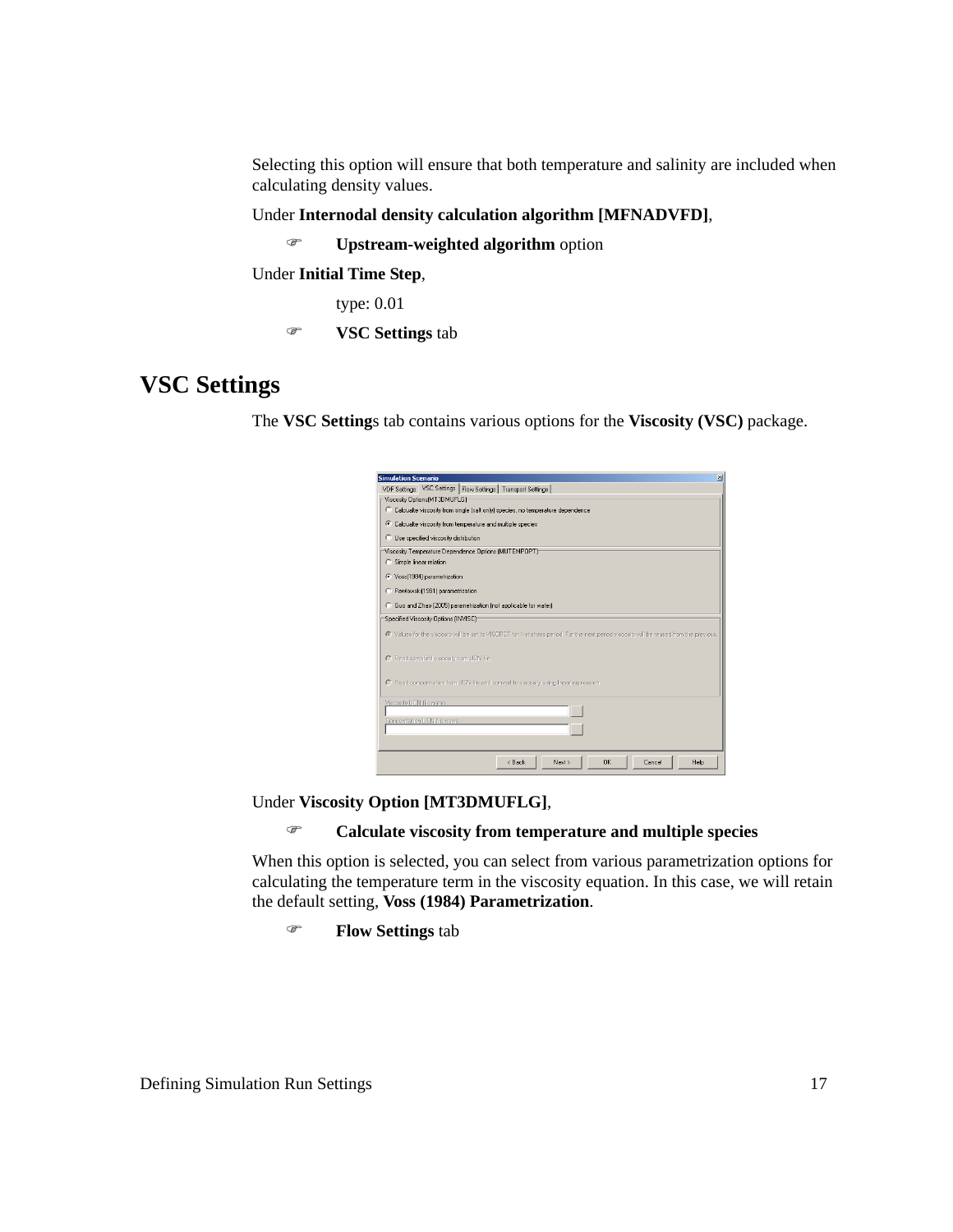## **Flow Settings**

|         | Flow Settings<br>VDF Settings   VSC Settings<br>Transport Settings                        |                                                                                                                    |                                                                            |
|---------|-------------------------------------------------------------------------------------------|--------------------------------------------------------------------------------------------------------------------|----------------------------------------------------------------------------|
| Solver  | Max. outer iterations [MXITER]                                                            | Package options<br>100<br>C User Defined<br>C Automatic                                                            | Beset                                                                      |
| $G$ PCG | 25<br>Max. inner iterations (ITER1)<br>Head change criterion (HCLOSE)                     | Setting<br>$1e-5$<br><b>FFI Basic Package</b><br>E Layer Property Package                                          | Value<br>[Run,Translate]<br><b>Block Cente</b>                             |
| $C$ SIP | Residual criterion (RCLOSE)<br>Damp factor<br>同<br>Printout interval (IPRPCG)             | <b>ET Well Package</b><br><b>El Oc Package</b><br><b>□ Specified Head Package</b><br><b>CUNIT</b><br><b>I INIT</b> | [Run.Translate]<br>[Run,Translate]<br>[Translate]<br>20<br>30 <sub>1</sub> |
| $C$ SOB | Pre-conditioning method (NPCOND):<br>C Cholesky (NPCOND = 1)<br>C Polynomial (NPCOND = 2) | Extension<br><b>Bun</b><br>Translate<br>Fi Discretization Package<br>E FTL Package                                 | .CHD<br>[Run.Translate]<br>[Translate]                                     |
| C WHS   | Relaxation parameter (RELAX)<br>$\Box$ Calculate estimate (NPBOL = 1)                     | <b>FT Calb Package</b><br><b>Fil Nodry Package</b>                                                                 | [Run.Translate]<br>[Run,Translate]                                         |
| $C$ AMG |                                                                                           |                                                                                                                    |                                                                            |
| $C$ GMG | Printnut interval                                                                         |                                                                                                                    |                                                                            |

For the **Solver**,

) **PCG** option (along the left side)

For **Max. outer iterations (MXITER)**

type: 100

For **Max. inner iterations (ITER1)**

type: 25

### For **Head change criterion (HCLOSE)**

type: 1e-5

### For **Residual criterion (RCLOSE)**

type: 1

### For **Printout interval (IPRPCG)**

type: 5

Finally, under package options (top right corner of dialog)

| œ | <b>User Defined</b>           |                            |
|---|-------------------------------|----------------------------|
| œ | + Specified Head Package      | (node)                     |
| œ | Run                           | (to unselect the checkbox) |
| œ | <b>Transport Settings tab</b> |                            |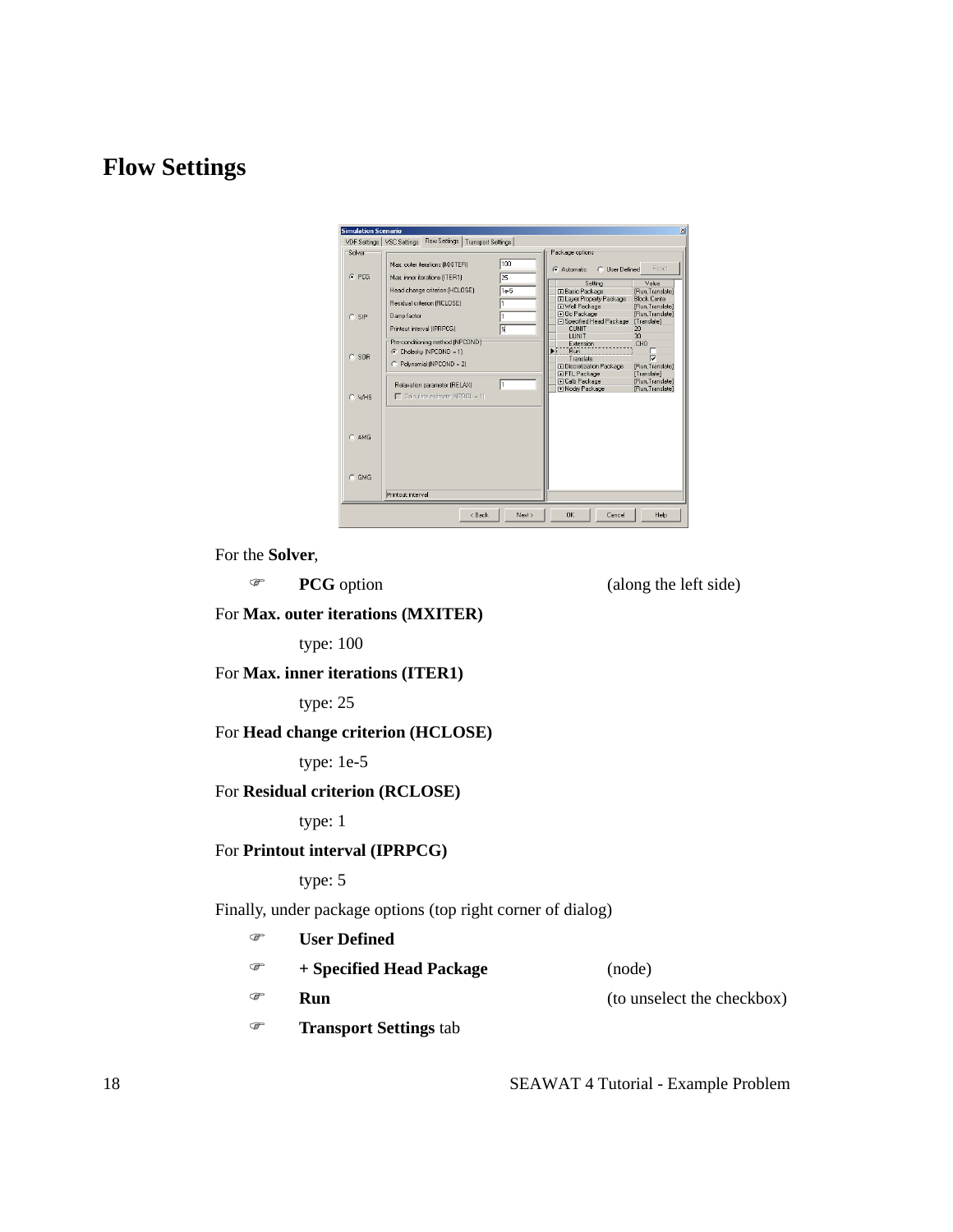### **Transport Settings**

| <b>Simulation Scenario</b>                                                                       |                           |        |                                                                                                                          | $\times$                                              |
|--------------------------------------------------------------------------------------------------|---------------------------|--------|--------------------------------------------------------------------------------------------------------------------------|-------------------------------------------------------|
| VDF Settings   VSC Settings   Flow Settings                                                      | <b>Transport Settings</b> |        |                                                                                                                          |                                                       |
| Solution Options                                                                                 |                           |        | Package options                                                                                                          |                                                       |
| Solve Implicitly[Use GCG solver]<br>┍<br><b>Advection</b>                                        | GCG Options               |        | G User Defined<br>C. Automatic                                                                                           | Reset                                                 |
| <b>TVD</b><br>▼∣                                                                                 | Particle Options          |        | Setting<br><b>FI Basic Package</b><br><b>FI Advection Package</b>                                                        | Value<br>IRun.Trans<br>IRun.Trans                     |
| Dispersion, Reaction and Sink/Sources:<br>6 Solve Implicitly(Use GCG solver)<br>Solve Explicitly |                           |        | <b>El Dispersion Package</b><br>Fi Sink/Sources Package<br>FI Chemical Reactions Package<br><b>El GCG Solver Package</b> | [Run.Trans<br>[Run,Trans<br>[Run,Trans<br>FRun, Trang |
| Time Steps and GCG options:<br>Initial step size (DT0): 0                                        | [day]                     |        | <b>FI Viscosity Package</b>                                                                                              | IRun.Trans                                            |
| Maximum Step Size: 1<br>Multiplier: 1                                                            | [day]                     |        |                                                                                                                          |                                                       |
| Porosity Options:<br>C Use Effective Porosity                                                    |                           |        |                                                                                                                          |                                                       |
| C Use Total Porosity                                                                             |                           |        |                                                                                                                          |                                                       |
| Min. sat. thickness: 0.01<br>Courant number: 0.75<br>Dispersion, Reaction and Sources/Sink       | (fraction of cell thick.) |        |                                                                                                                          |                                                       |
|                                                                                                  |                           |        |                                                                                                                          |                                                       |
|                                                                                                  | < Back                    | Next > | <b>OK</b><br>Cancel                                                                                                      | Help                                                  |

Under **Solution Options,** 

) **Solve Implicitly (Use GCG Solver)**, to unselect the checkbox For the **Advection** drop down list box,

) **TVD** option

Under **Dispersion, Reaction and Sink/Sources**,

) **Solve Implicitly (Use GCG Solver)** option

For the **Maximum Step Size** field,

type: 0

For the **Multipler** field,

type: 1

For the **Min. sat. thickness** field,

type: 5e-02

For the **Courant** number field,

type: 1

To accept all modifications and close the Simulation Scenario window,

) **OK** button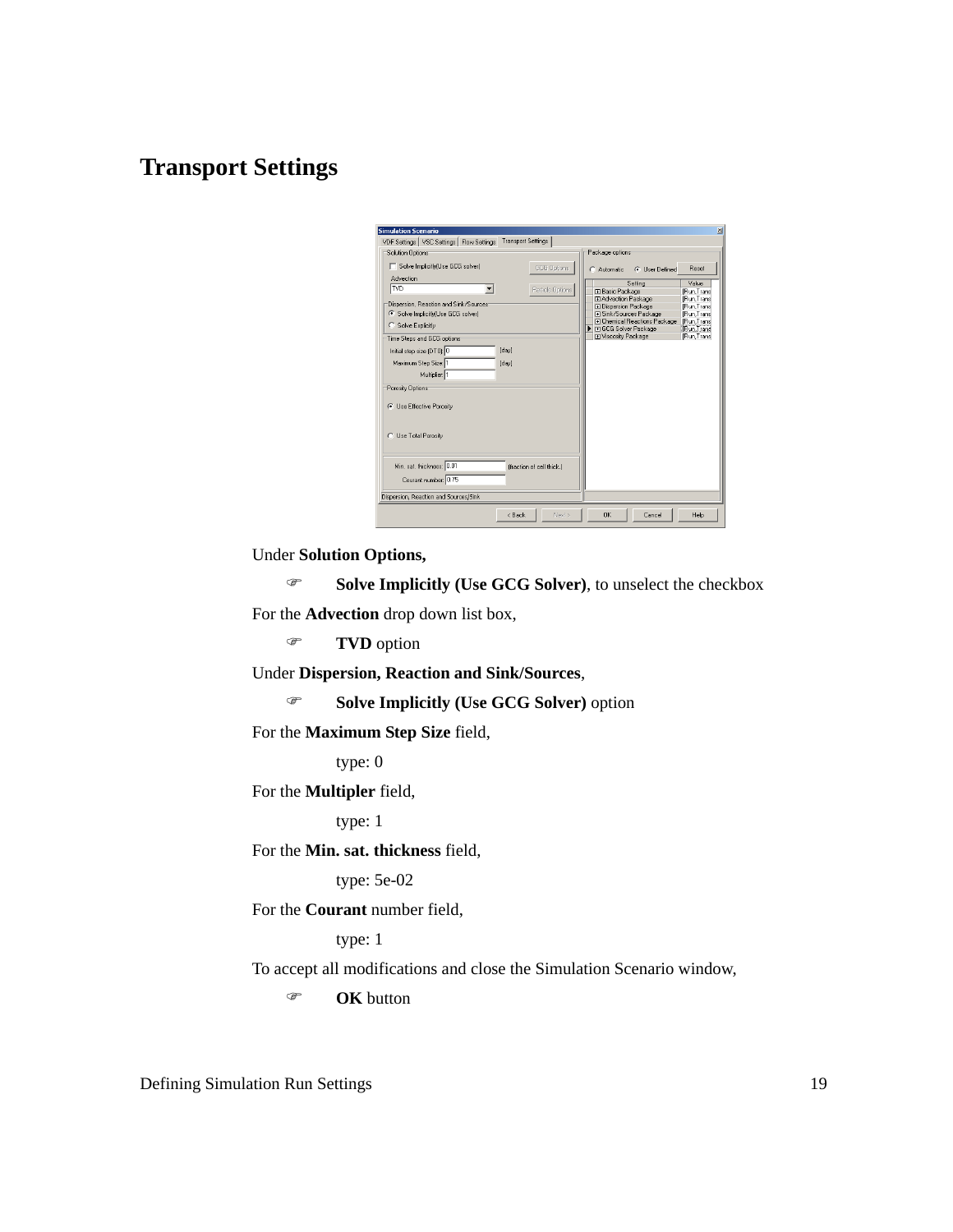### **Setting Flow Time Steps**

From main menu,

) **SEAWAT** > **Flow** > **Time Steps**

The **Time Step Options** dialog will appear on your screen.

For the **Time Steps field**,

type: 10 (default)

For the **Multiplier field**,

type: 1

| <b>Time step options</b> |                  |                      |                  |                 | $\overline{\mathbb{X}}$ |
|--------------------------|------------------|----------------------|------------------|-----------------|-------------------------|
|                          |                  | Αll                  |                  |                 |                         |
| Period #<br>$\sqrt{1}$   | Start [day]<br>0 | Stop [day]<br>200000 | Time steps<br>10 | Multiplier<br>1 | Steady state            |
|                          |                  |                      |                  |                 |                         |
|                          |                  |                      |                  |                 |                         |
|                          |                  |                      |                  |                 |                         |
|                          |                  |                      |                  |                 |                         |
|                          |                  |                      |                  |                 |                         |
|                          |                  |                      |                  |                 |                         |
|                          |                  |                      |                  |                 |                         |
|                          |                  |                      |                  | OK              | Cancel                  |

) **OK** button

# **Configuring Layer Settings**

From main menu,

### ) **SEAWAT** > **Flow** > **Layers**

The **Layer Settings** dialog will appear on your screen.

For **each** layer, change the layer type from **3:Confined/Unconfined, variable S,T** to **0:Confined, Constant S, T.**

To save time, you can select all the rows by clicking and dragging your mouse along the left side of the grid. Once all the rows are selected, you can select **0:Confined, Constant S,T.** from the drop down list box at the top of the window.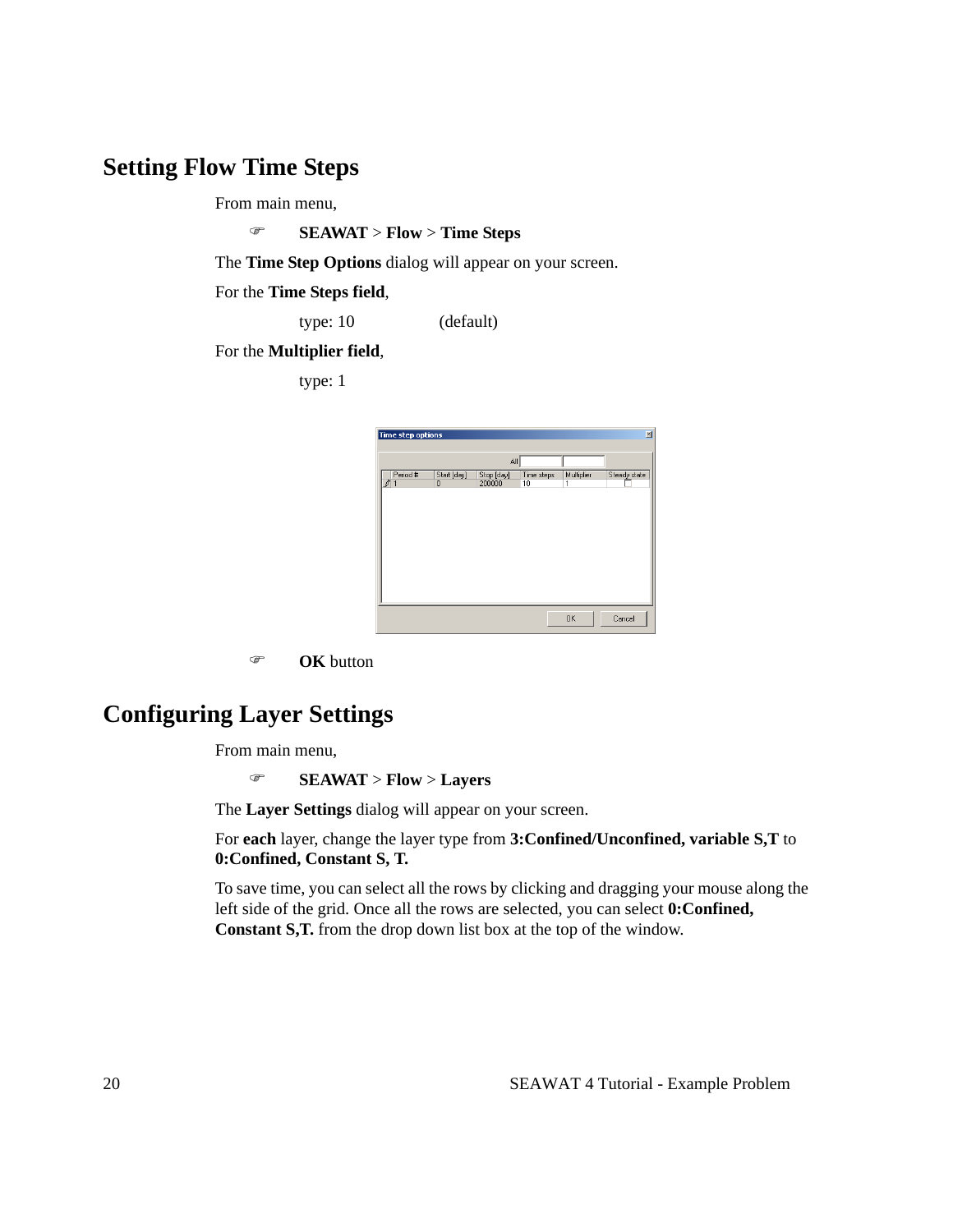|       |        | 1,2,3,4,5,6,7,8,9,10,1 - 0:Harmonic mean-Confined, constant S,T |   |   |                              |  |
|-------|--------|-----------------------------------------------------------------|---|---|------------------------------|--|
| Layer | LAYCON | Interblock transmissivity                                       |   |   | Layer type                   |  |
| 91    | 00     | ≑ 00:Harmonic mean                                              | Ξ | ⇔ | 0:Confined, constant S,T     |  |
| 92    | 00     | ≑ 00:Harmonic mean                                              | Ξ |   | C O:Confined, constant S,T   |  |
| 93    | 00     | ≑ 00:Harmonic mean                                              | Þ |   | ≑ O:Confined, constant S.T   |  |
| 94    | 00     | ≑ 00:Harmonic mean                                              | Ξ |   | ≑ OrConfined, constant S.T   |  |
| 95    | OO.    | ≑ 00:Harmonic mean                                              | Ξ |   | ♦ O Confined, constant S.T   |  |
| 96    | OO.    | ≑ 00:Harmonic mean                                              | × |   | ≑∣ 0:Confined, constant S.T  |  |
| 97    | 00     | ≑ 00:Harmonic mean                                              | Ξ |   | 후 I O:Confined, constant S.T |  |
| 98    | 00     | ≑ 00:Harmonic mean                                              | Σ | н | D:Confined, constant S.T     |  |
| 99    | 00     | ≑ 00:Harmonic mean                                              | Þ | ÷ | D:Confined, constant S.T     |  |
| 100   | 00     | ≑ 00:Harmonic mean                                              | Ξ |   | ≑ O:Confined, constant S,T   |  |
|       |        |                                                                 |   |   |                              |  |
|       |        |                                                                 |   |   |                              |  |
|       |        |                                                                 |   |   | <b>DK</b><br>Cancel          |  |
|       |        |                                                                 |   |   |                              |  |

) **OK** button

## **Setting Transport Time Steps**

From the main menu,

#### ) **SEAWAT** > **Transport** > **Output/Time Steps**

The **Output and Time Step Control** dialog box will appear on your screen.

In the **Simulation Time** field,

type: 200000 (default)

#### In the **Max # of Transport Steps**,

type: 1000000

#### Under **Save Simulation Results** at,

 $\mathcal{F}$  Specified Time [day(s)]

#### Under **Output Time(s)[day]**

type: 5000 **<Enter>**

type: 10000 **<Enter>**

type: 30000 **<Enter>**

type: 60000 **<Enter>**

type: 200000

The **Output and Time Step Control** dialog box should appear similar to the one shown below.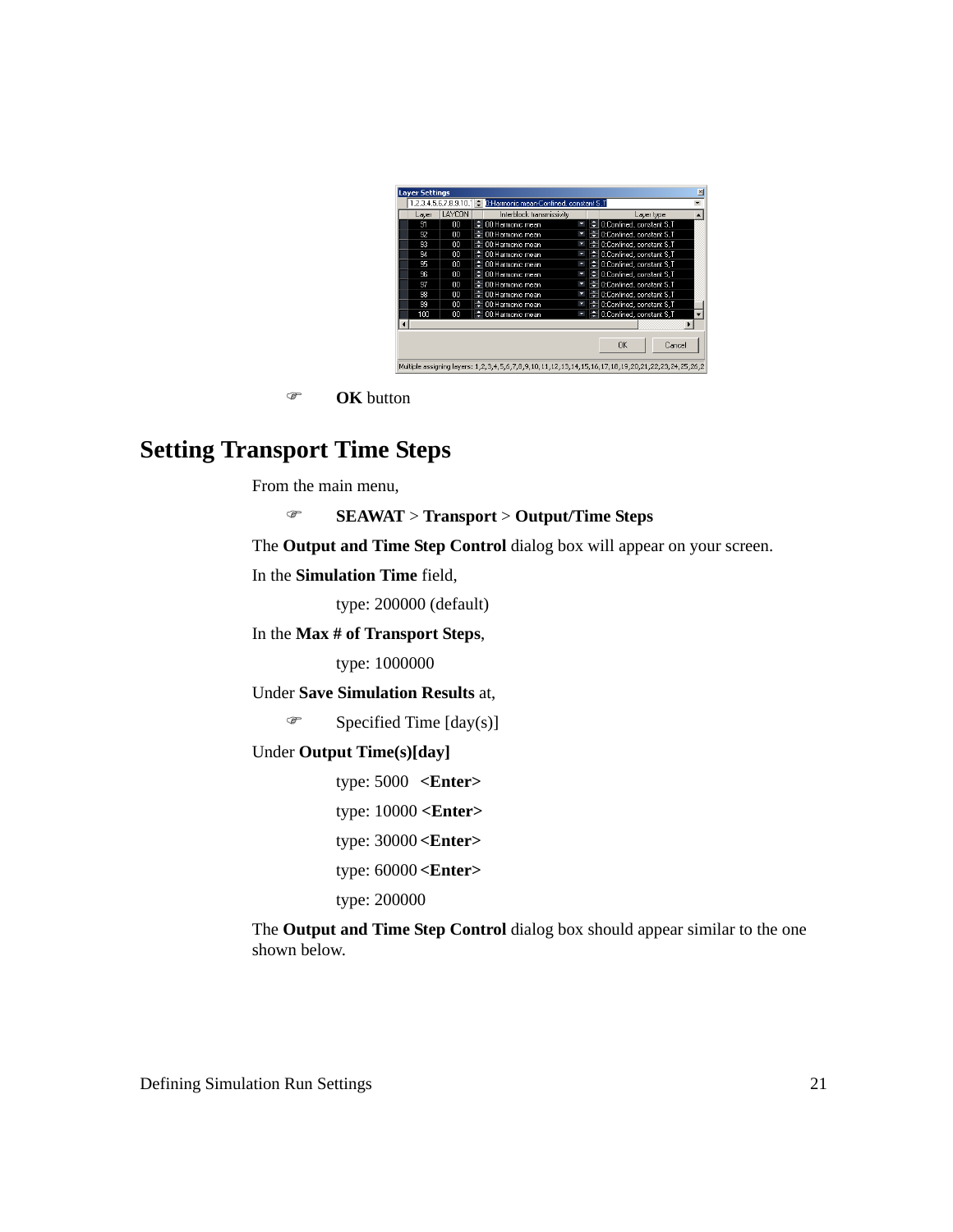

#### ) **OK**

# **Running SEAWAT**

To run the model simulation,

- ) **Run** (from the toolbar)
- ) In the check box beside **SEAWAT**

Because the Variable Density Flow (VDF) package is only compatible with the Layer Property Flow Package, you have to set the model to run with the VDF package.

- ) **Advanced** >>
- ) **User Defined** (under the **Settings** column for SEAWAT)
- ) **[...]** button

| <b>SEAWAT packages</b> |                                 |                           |  |  |  |  |
|------------------------|---------------------------------|---------------------------|--|--|--|--|
|                        | Settinas                        | Values                    |  |  |  |  |
| ١                      | 田 Solver                        | Conjugate Gradient Solver |  |  |  |  |
|                        | 田 Basic Package                 | [Run,Translate]           |  |  |  |  |
|                        | El Layer Property Package       | Layer Property Flow Packa |  |  |  |  |
|                        | 田 Well Package                  | [Run,Translate]           |  |  |  |  |
|                        | 国 Oc Package                    | [Run,Translate]           |  |  |  |  |
|                        | □ Specified Head Package        | [Translate]               |  |  |  |  |
|                        | CHNIT                           | 20                        |  |  |  |  |
|                        | Extension                       | CHD                       |  |  |  |  |
|                        | LUNIT                           | 30                        |  |  |  |  |
|                        | <b>Bun</b>                      |                           |  |  |  |  |
|                        | Translate                       | ⊽                         |  |  |  |  |
|                        | <b>E Discretization Package</b> | [Run,Translate]           |  |  |  |  |
|                        | 田 FTL Package                   | [Run,Translate]           |  |  |  |  |
|                        | 田 Calb Package                  | [Run, Translate]          |  |  |  |  |
|                        | 田 Nodry Package                 | [Run, Translate]          |  |  |  |  |
| Matrix Solver          |                                 |                           |  |  |  |  |
|                        | Settings                        | Values<br>A               |  |  |  |  |
|                        | 田 Basic Package                 | [Run,Translate]           |  |  |  |  |
|                        | El Advection Package            | [Run,Translate]           |  |  |  |  |
|                        | <b>El Dispersion Package</b>    | [Run,Translate]           |  |  |  |  |
|                        | 田 Sink/Sources Package          | [Run,Translate]           |  |  |  |  |
|                        | El Chemical Reactions Package   | [Run,Translate]           |  |  |  |  |
|                        | El GCG Solver Package           | [Run,Translate]           |  |  |  |  |
|                        | El Viscosity Package            | [Run,Translate]           |  |  |  |  |
|                        | Basic Transport Package         |                           |  |  |  |  |
|                        | <b>Beset</b>                    | OK<br>Cancel              |  |  |  |  |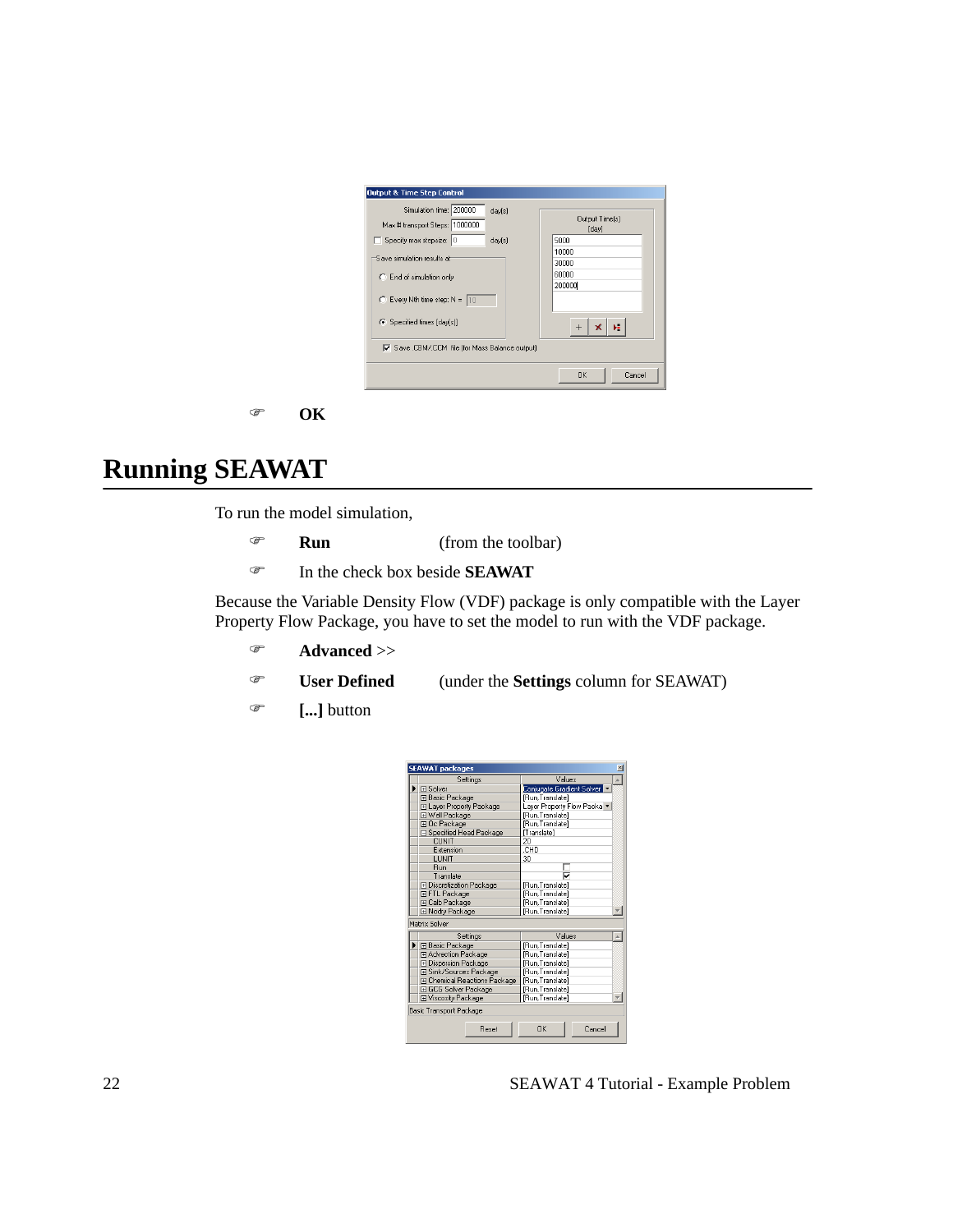Beside **Layer Property Package**,

- ) **Layer Property Flow Package** (from the drop down list box)
- ) **OK**
- ) **Translate & Run**

The **VMEngine** dialog will open which will track the progress of the simulation.



**NOTE:** SEAWAT requires longer run times as the complexity of the model increases. On a machine with a PentiumII processor this model requires approximately five minutes to run.

**NOTE:** A SEAWAT model takes about 2-4 times longer to run than a MODFLOW model of same dimensions due to the coupled flow and transport.

Once the simulation has finished running,

```
) [Close]
```
# **Viewing Output**

To view the output

) **Output** (from the Main Menu)

The following view will be presented: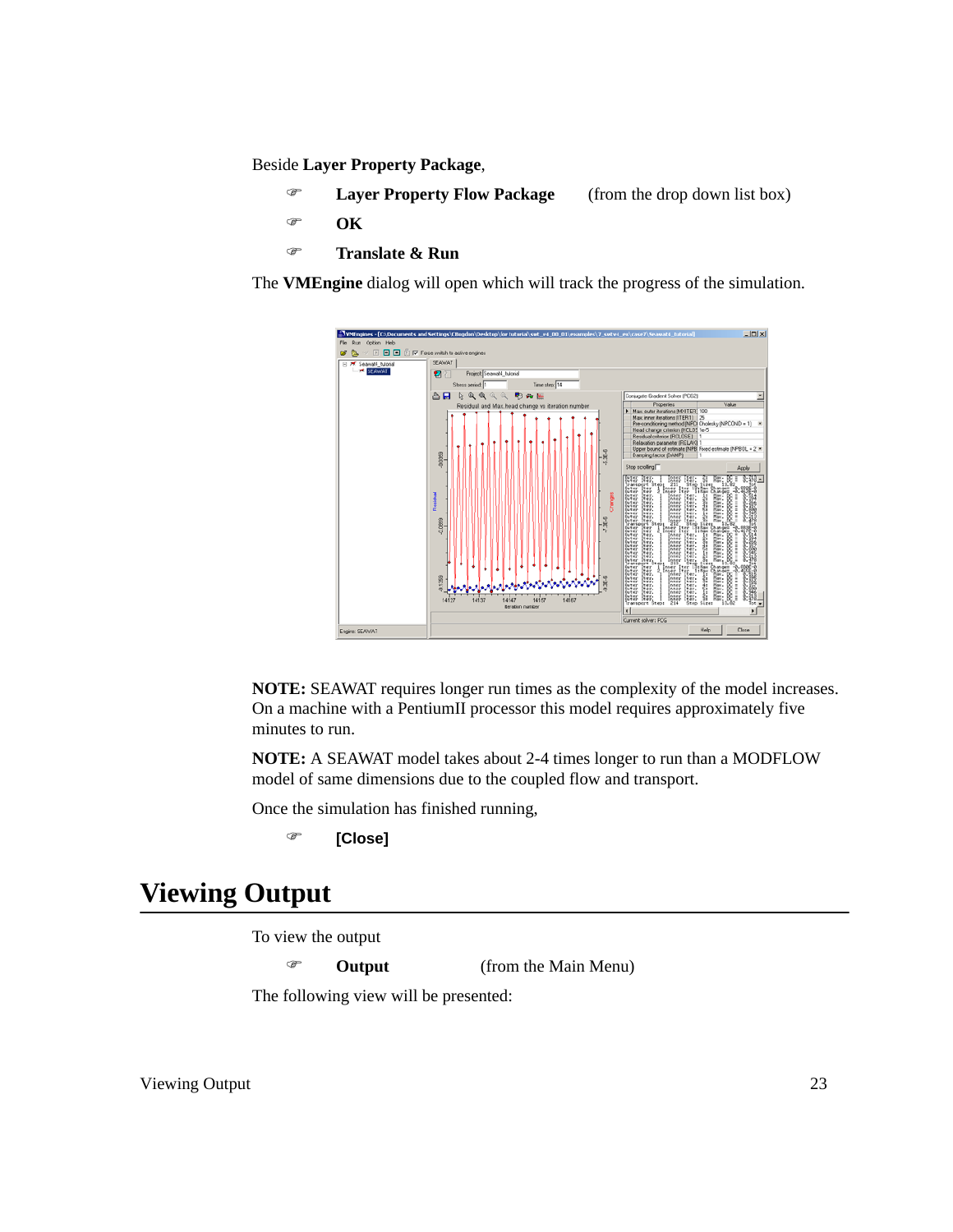

#### ) **Maps > Contouring > Concentration** (to activate the concentration contours)

Both **Salt** and **Heat** transport were simulated in the model. By default, the salt concentration contours are shown (in red). To make the contours more visible, turn off the other layers shown on the display,

- ) **Overlay** (from the bottom menu)
- ) Uncheck **C(O) Temperature**
- ) Uncheck **C(O) Head Equipotentials**
- ) **OK**

To further visually enhance the concentration output, you can enable color shading.

- 
- **The Countries Coptions** button (directly above the Time button)



The following dialog will load: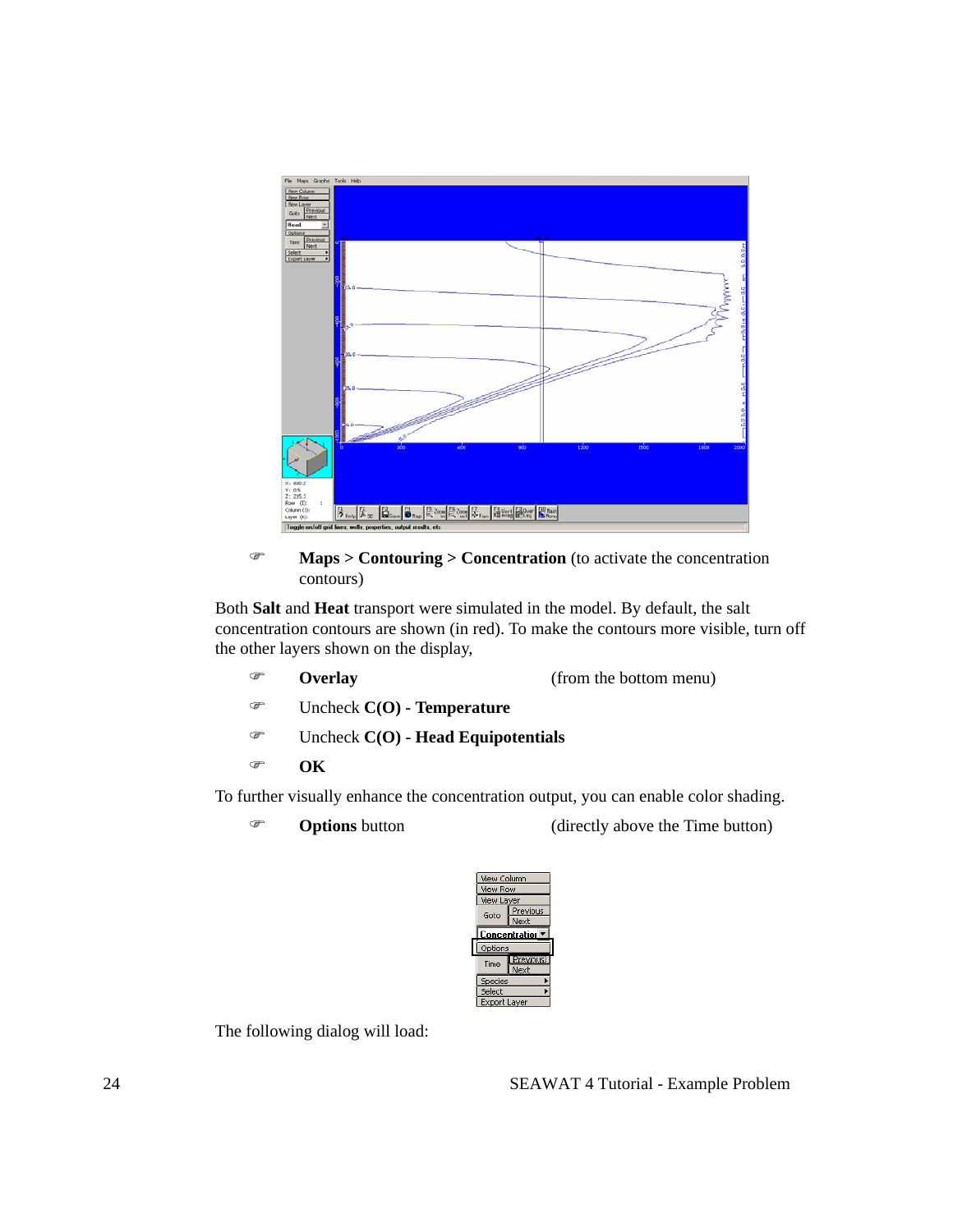|--|

### ) **Color Shading** tab

The following dialog will load:

| $C(0)$ - Salt          |                                                                                                                                                                         |  |  |  |  |
|------------------------|-------------------------------------------------------------------------------------------------------------------------------------------------------------------------|--|--|--|--|
| Contours Color Shading |                                                                                                                                                                         |  |  |  |  |
|                        | Use Color Shading<br>Range of Values<br>Cut off Levels<br>Minimum: 5000<br>$\Box$ Lower Level $\Box$<br>mg/L<br>mg/L<br>Maximum: 40000<br>Upper Level 0<br>mg/L<br>mg/L |  |  |  |  |
|                        | Ranges to color<br>Transparency: 30<br>$\frac{2}{4}$                                                                                                                    |  |  |  |  |
|                        | $\nabla$ -5000<br>Min.                                                                                                                                                  |  |  |  |  |
|                        | 2058.823<br>9117.647                                                                                                                                                    |  |  |  |  |
|                        | 12647.06<br>20588.23                                                                                                                                                    |  |  |  |  |
|                        | 25000                                                                                                                                                                   |  |  |  |  |
|                        | 32941.18<br>Max   140000                                                                                                                                                |  |  |  |  |
|                        |                                                                                                                                                                         |  |  |  |  |
| Reset                  | <b>OK</b><br>Cancel<br>Apply                                                                                                                                            |  |  |  |  |

) **Use Color Shading** check box

Leave the rest of the settings as default.

- ) **OK** to apply the changes and close the dialog.
- ) **[Next]** in the side menu beside **[Time]** to advance the contours to the next time period.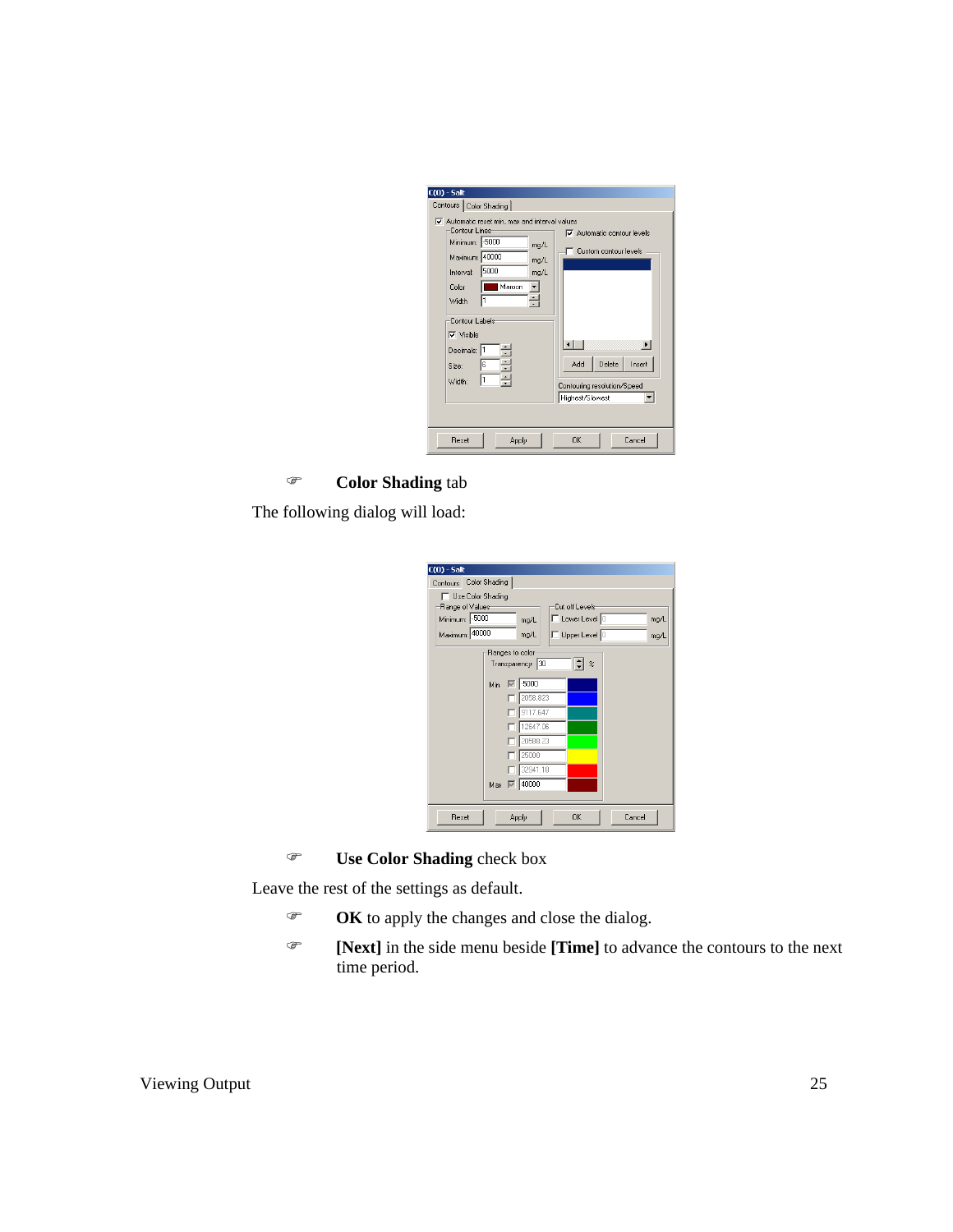

Watch as the contours trace the advancement of the salt concentration front from left to right. For each time step, the salt concentration contours and color shading should look similar to the ones shown below:

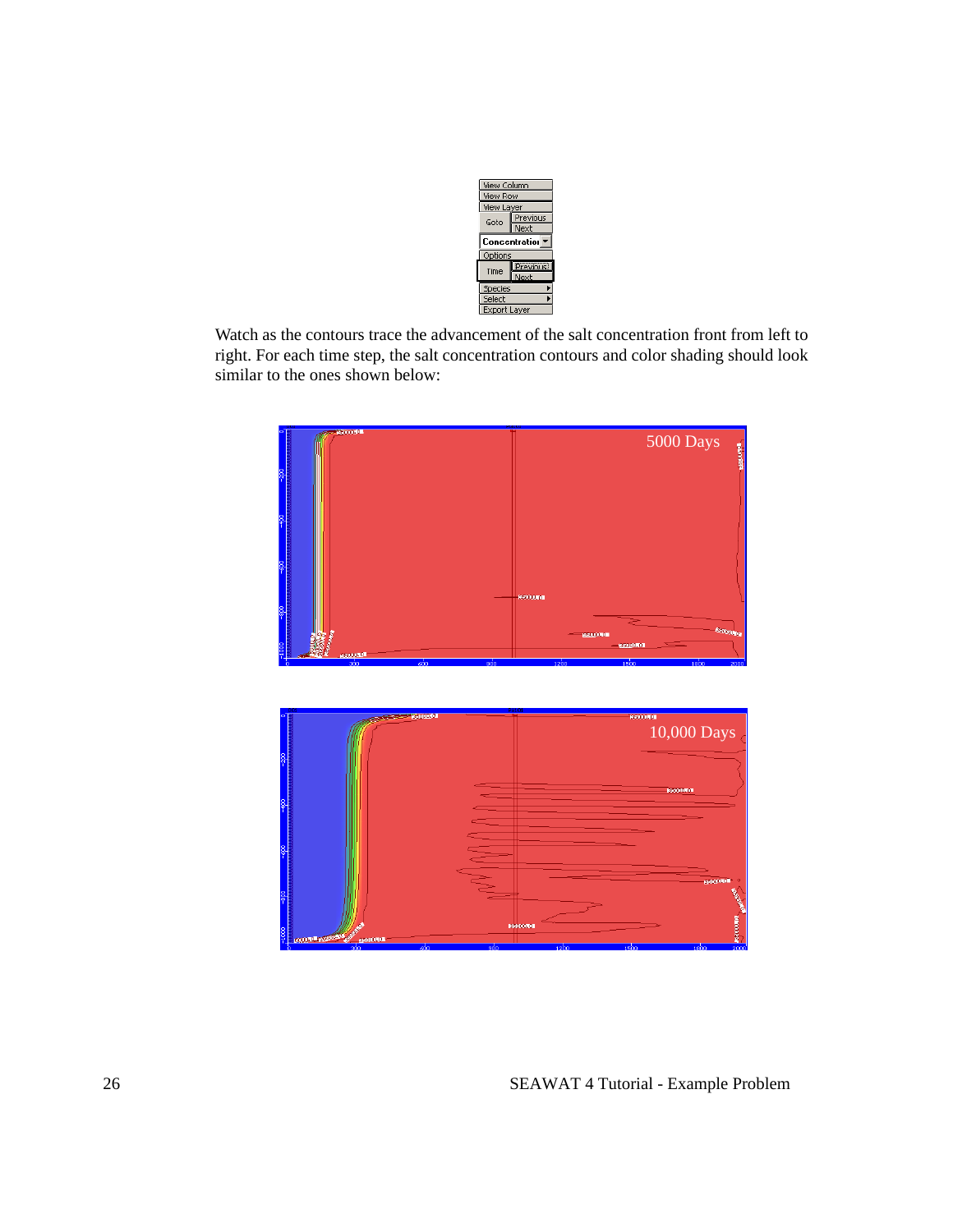



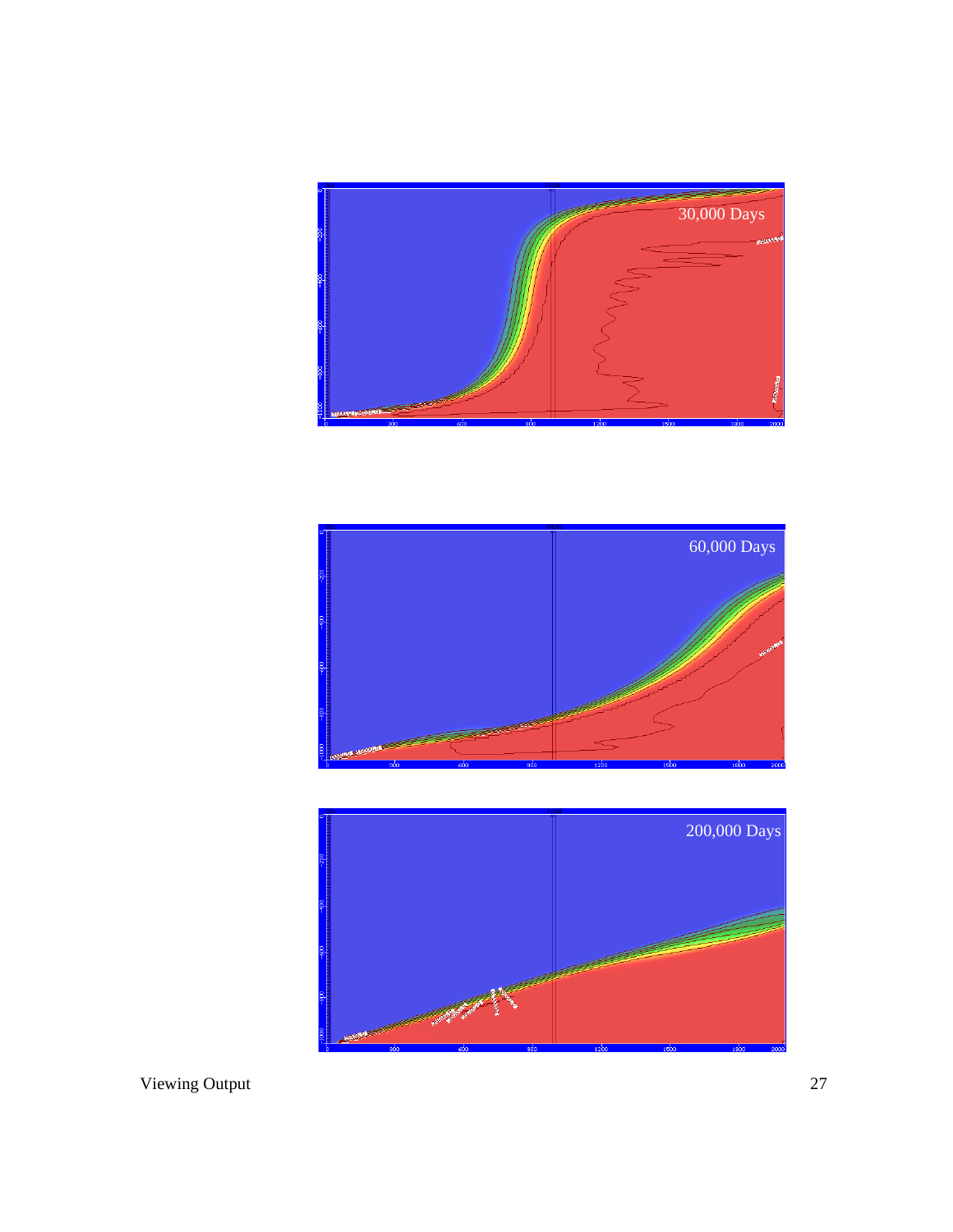The contours should appear similar to the ones published in the USGS SEAWAT 4 User's Manual (shown below).



You can do the same for the **Temperature** species.

```
) Species > Temperature (from the side menu)
```
Before turning on the temperature contours, disable the salt concentration contour overlay.

- ) **Overlay** (from the bottom menu)
- ) Uncheck **C(O) Salt**
- ) Check **C(O) Temperature**
- ) **OK**

You can enable color shading for the temperature species by following the steps described previously.

) **[Next]** in the side menu beside **[Time]** to advance the contours to the next time period.

Watch as the contours trace the advancement of the temperature front. For each time step, the temperature concentration contours and color shading should look similar to the ones shown below: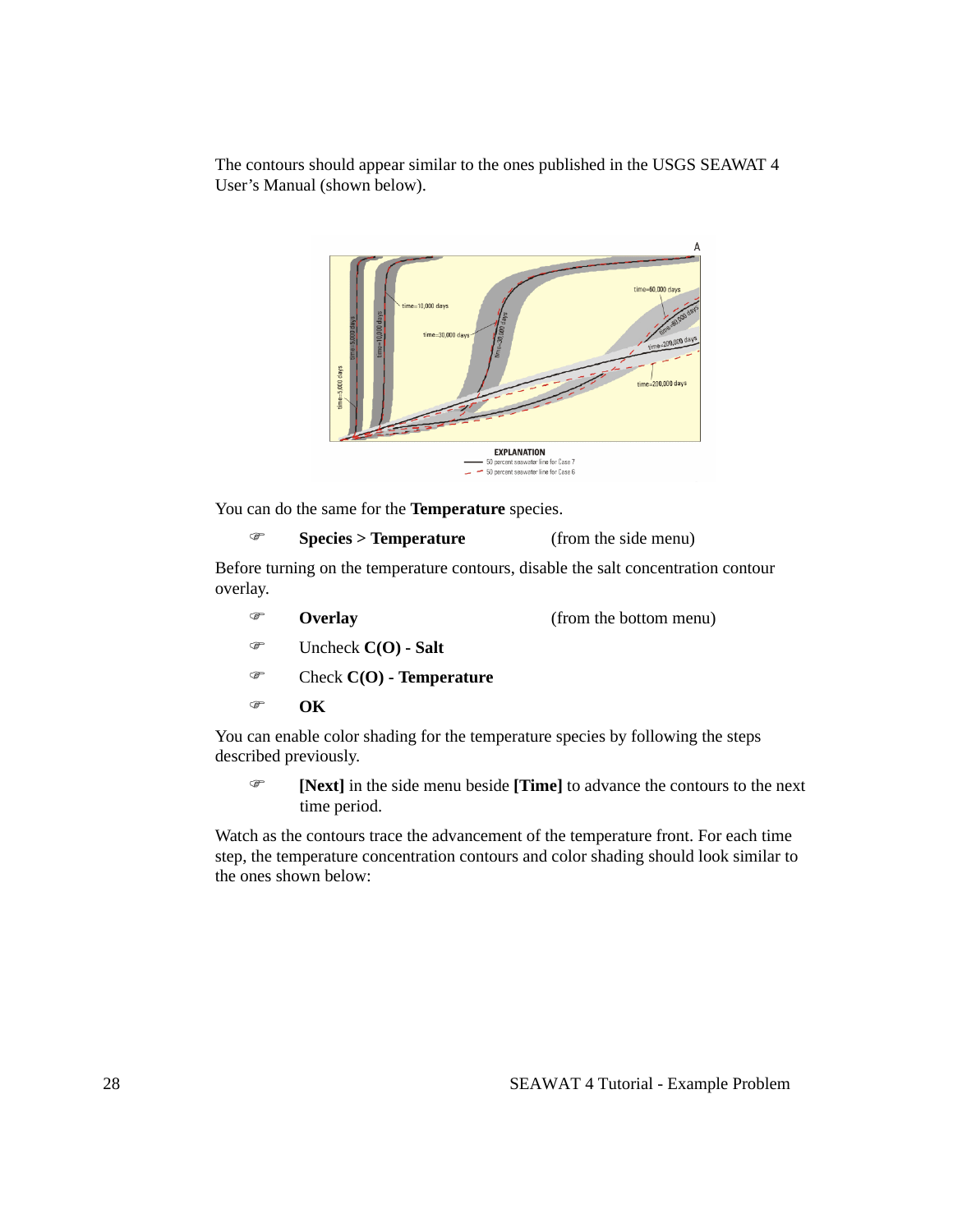



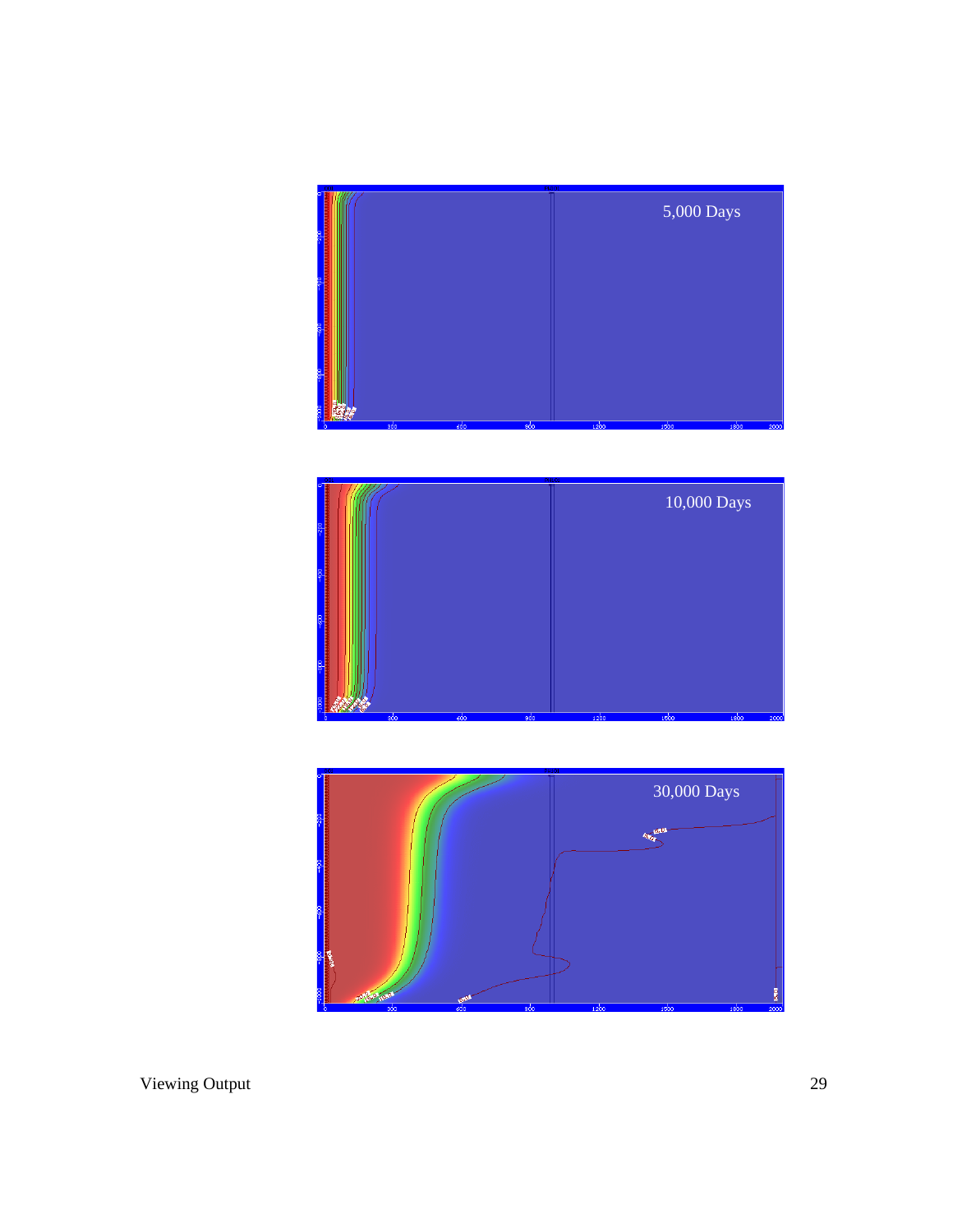



The contours should appear similar to the results published in the USGS SEAWAT 4 User's Manual (shown below).